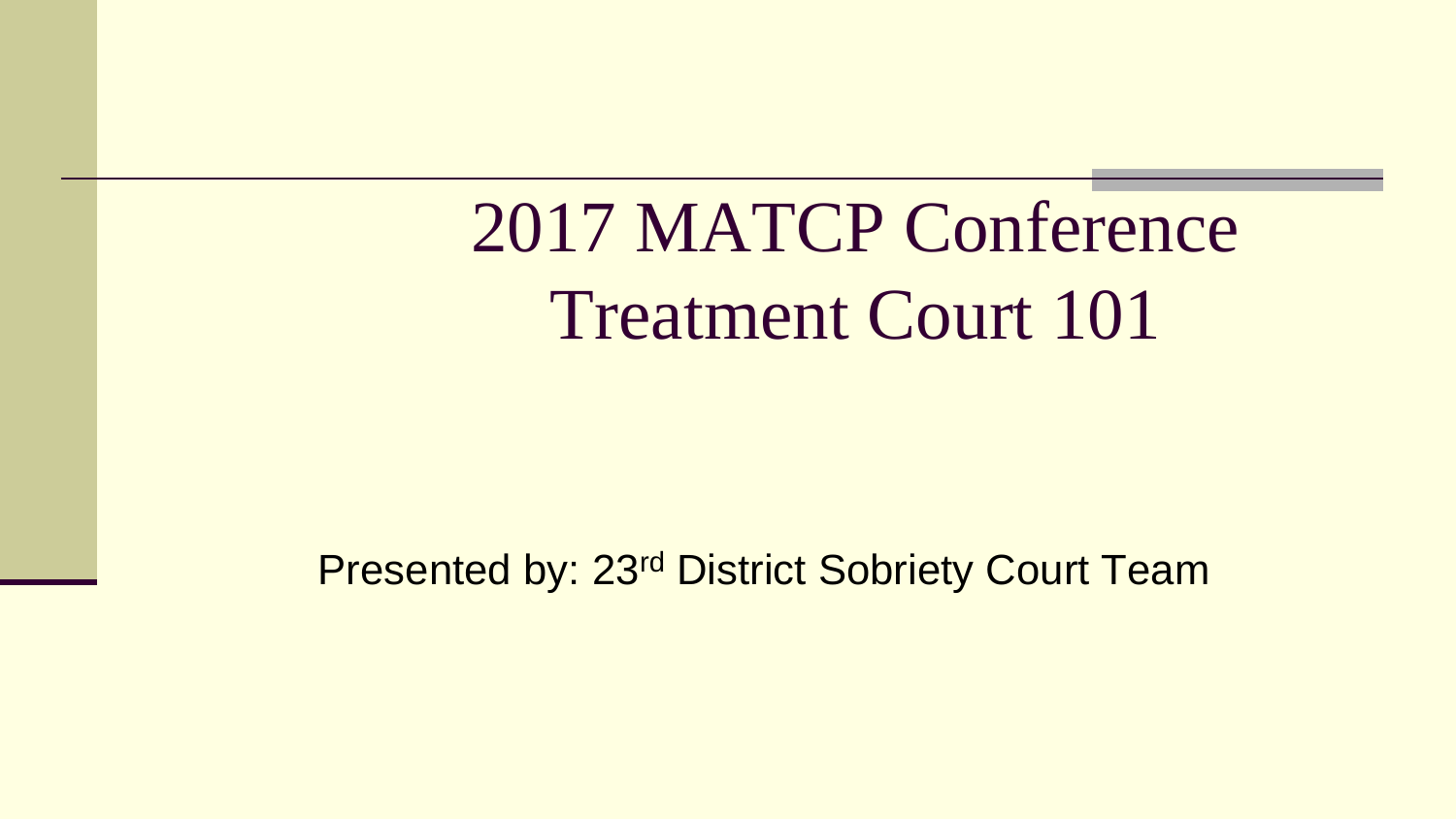#### Graduation Requirements at 23rd District Sobriety Court

- Clean and sober for a minimum of 90 days (Best Practice)
- Possess valid driver's license (Ignition Interlock in Drug & Veteran's Courts, Best Practice)
- Possess High School Diploma or G.E.D.
- Employed full-time or full-time student (Best Practice)
- Successful completion of all probation terms
- **Community Giveback**

What are you trying to accomplish?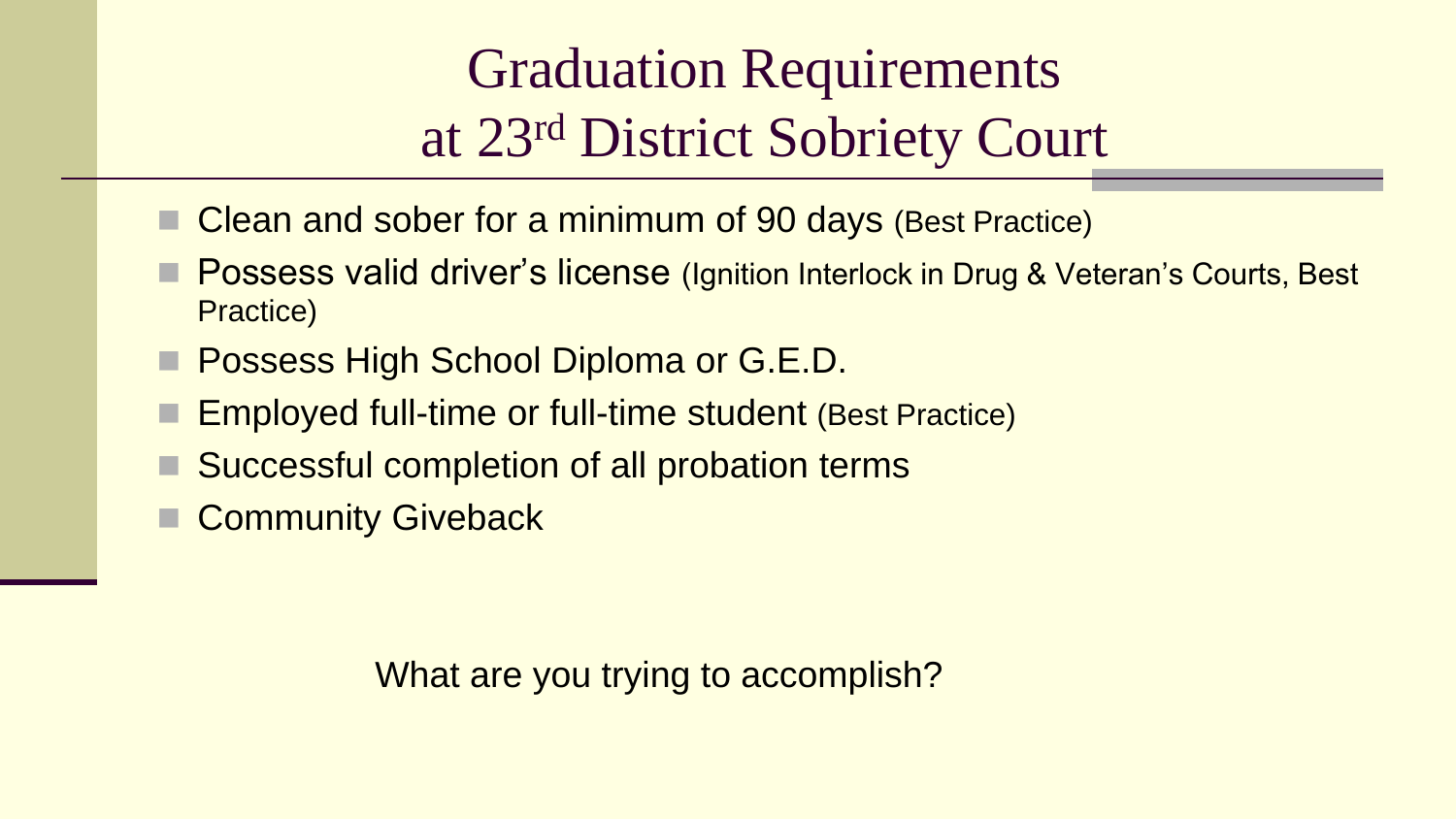#### Communication- Best Practices

- **Team members share information as necessary to appraise** participants' progress in treatment and compliance with the conditions of the drug court. Partner agencies execute memoranda of understanding specifying what information will be shared among team members.
	- Several studies have indicated that participants and staff alike rate communication among team members as one of the most important factors for success in drug court. (National Association of Drug Court Professionals, Best Practices Vol. II, 2015, p. 42)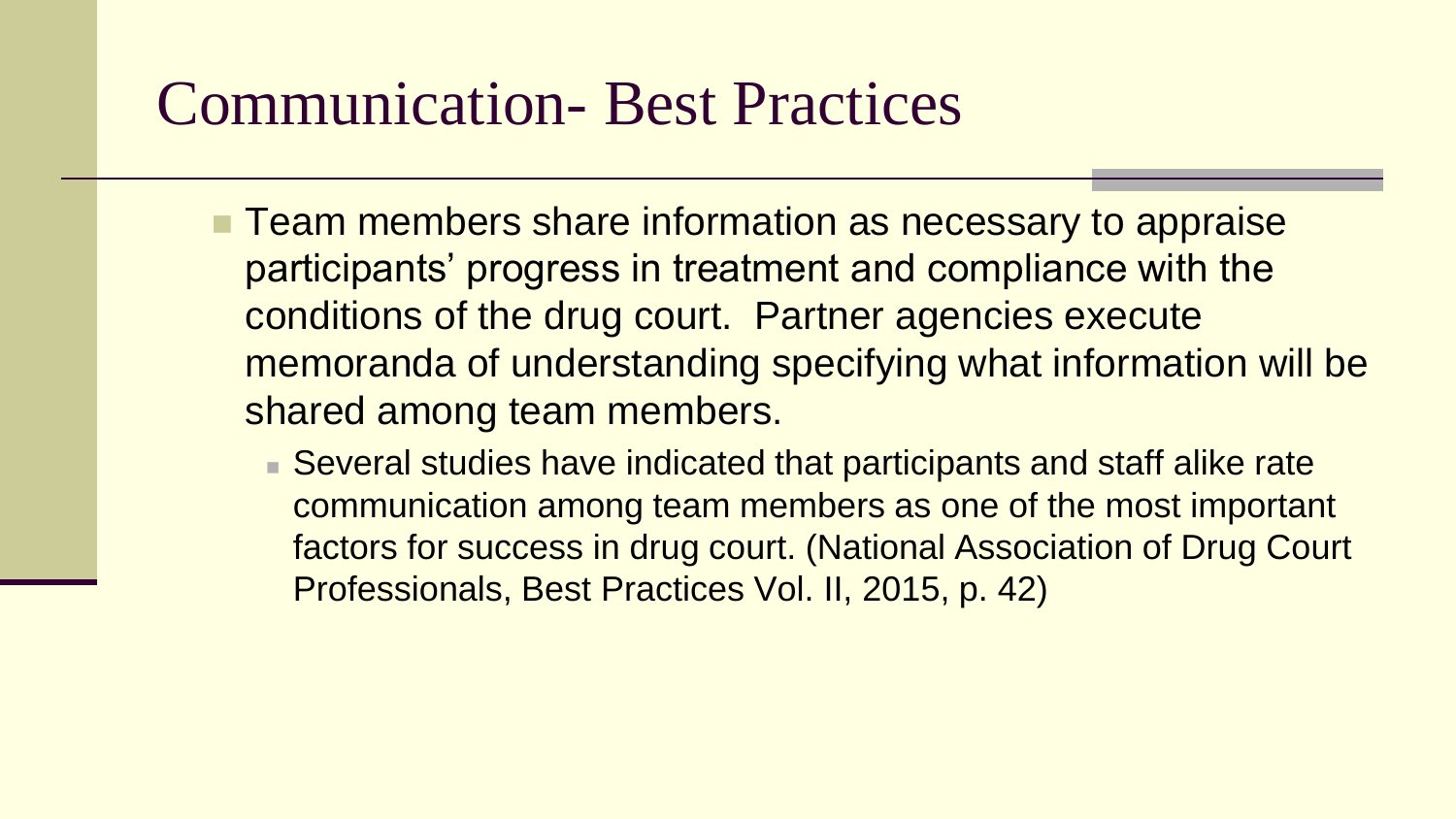#### Communication- Best Practices

Team members contribute relevant insights, observations, and recommendations based on their professional knowledge, training, and experience. The judge should consider perspectives of all team members before making decisions that affect particippants' welfare or liberty interests and explains the rationale for such decisions to team members and participants.

■ Studies in more than 10 drug courts found that implementing a model designed to improve team communication skills increased job satisfaction and improved program measures such as admission rates, wait times for treatment, and no-show rates. (National Association of Drug Court Professionals, 2015, p.45)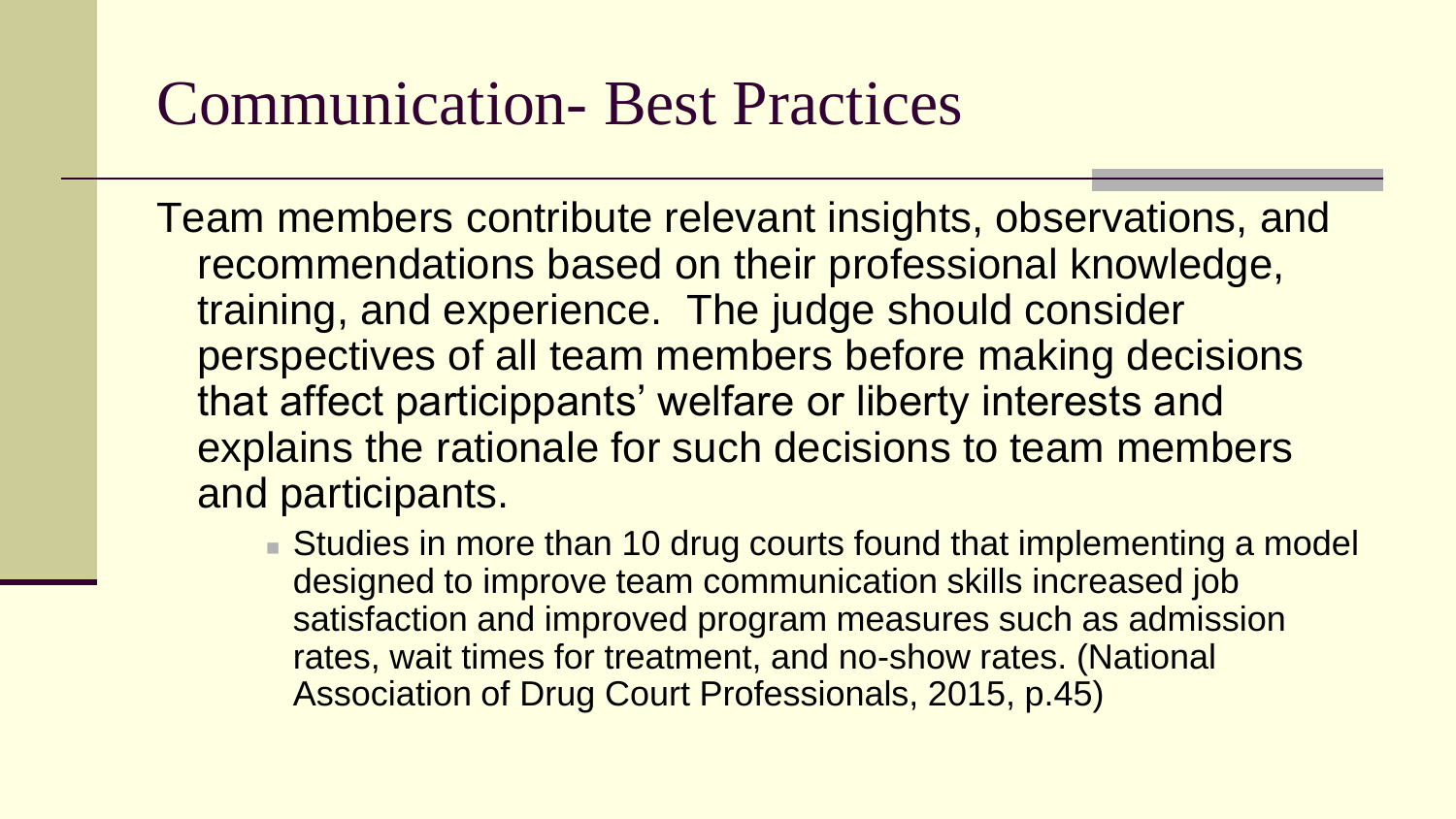## Using Staffing Notes

| Details:   |                                                                                                                                                                                                                                                                                                                                                                                                                                                                                                                                                                                                                                                                                                                                                                                                                                                                                                                                                                                                                                                            |  |
|------------|------------------------------------------------------------------------------------------------------------------------------------------------------------------------------------------------------------------------------------------------------------------------------------------------------------------------------------------------------------------------------------------------------------------------------------------------------------------------------------------------------------------------------------------------------------------------------------------------------------------------------------------------------------------------------------------------------------------------------------------------------------------------------------------------------------------------------------------------------------------------------------------------------------------------------------------------------------------------------------------------------------------------------------------------------------|--|
| Date       | Notes                                                                                                                                                                                                                                                                                                                                                                                                                                                                                                                                                                                                                                                                                                                                                                                                                                                                                                                                                                                                                                                      |  |
| 03/02/2017 | <b>All and the state of the state of the state of the State of State State of State State State State State State State State State State State State State State State State State State State State State State State State St</b><br>quickly as possible. As it stands now, he has Sundays off of work. It really isn't a matter of possibility<br>for him to take any more time off in order to meet his financial responsibilities. He is going to try and<br>start working 4 hour shifts at Salvation Army in between jobs when he can and see if he can put hours<br>in at his church on Sundays in order to get as much done as possible. He also talked about Ford<br>shutdowns as possible chances to get a lot of hours done in single weeks. He still has a great attitude<br>and is really doing everything that he can to maintain his family and work as much as he possibly can to<br>support them.  He takes time to make meetings and pay attention to his sobriety so that there is no<br>chance for him to slip back in to old habits. |  |
| 02/16/2017 | <b>按数据数</b> continues to have his patience tested with his job at Ford.He constantly monitors the<br>potential routes he can take there to get to full time status. In the meantime, he is working at the cable<br>job as much as he can. He said that he will get going on his community service but he will definitely<br>need a friendly push from the court at the next opportune time. He is doing a great job of balancing<br>things out and being able to make it to his obligations right now in spite of being run ragged most of<br>the time. Said that he is working with his son on reading comprehension and he has certainly embraced<br>his role as family man as opposed to party goer.                                                                                                                                                                                                                                                                                                                                                    |  |
| 01/31/2017 | Due to weather and time constraints, I canceled our regular 7am appt. <b>Examples</b> bent me pictures of his AA sheet.<br>We will meet in two weeks.                                                                                                                                                                                                                                                                                                                                                                                                                                                                                                                                                                                                                                                                                                                                                                                                                                                                                                      |  |
| 01/19/2017 | continues to struggle with financial responsibilities and everything that comes with that.  He with that $\mu$<br>hates that his time is so constrained on the weekends when his kids have activities that he'd love to be<br>a part of. He maintains a really great attitude in the face of these challenges and he is committed to<br>working on himself and his relationships. He remains hopeful that he'll be hired full time at some point<br>at Ford and he will be able to put these challenges behind him.                                                                                                                                                                                                                                                                                                                                                                                                                                                                                                                                        |  |
|            |                                                                                                                                                                                                                                                                                                                                                                                                                                                                                                                                                                                                                                                                                                                                                                                                                                                                                                                                                                                                                                                            |  |

#### TREATMENT RECOMMENDATION

| Provider                  | Date | Recommendations                                                                                                                                                                                                                                                                                                                                                                                                                                                                                                                                                                           |
|---------------------------|------|-------------------------------------------------------------------------------------------------------------------------------------------------------------------------------------------------------------------------------------------------------------------------------------------------------------------------------------------------------------------------------------------------------------------------------------------------------------------------------------------------------------------------------------------------------------------------------------------|
| Care<br>Services -<br>LP. |      | Community 01/17/2017 Last Payment Date:    Balance Due:    金額羅爾爵 appearing somewhat overwhelmed relating current pressures<br>and stressors relative to dealing with his financial, legal and familial issues; i.e., currently going through a<br>bankruptcy, working two jobs to make ends meet, having to drive his mother-in-law's car for transportation to<br>work cable job and auto plant, facing uncertain legal consequences from the auto crash(court hearing in<br>Livonia 01/17/2017, auto coverage lapsed). Focus of session identifying strategies and tools to handling of |
|                           |      | tinances and family debt. marital counseling referrals provided for addressing of marriage problems, lack of<br>communication, and etc. www. has been provided with marital counseling resources. In spite of all the<br>above indicated issues, he has remained compliant with court mandates and maintaining his sobriety from<br>alcohol use. Next session 02/13/2017 @ 7:00 pm.                                                                                                                                                                                                       |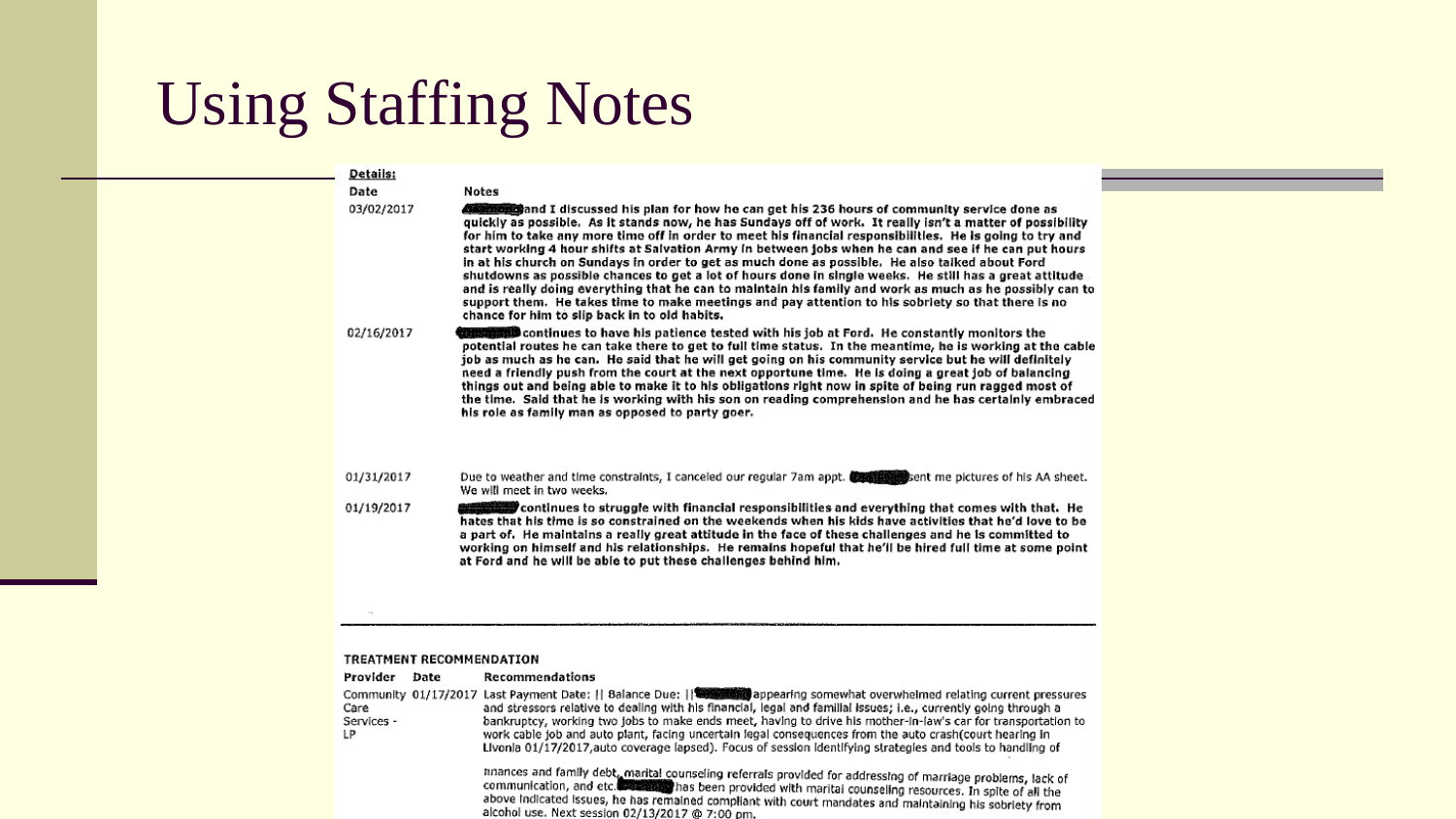#### Role of Probation Officer in Sobriety Court

- Best Practices per Michigan Drug Courts: Standards and Best Practices Manual
	- **Probationers on 50:1 caseloads received significantly more** probation office sessions, field visits, employer contacts, telephone check-ins, and substance abuse and mental health treatment. As a consequence of receiving more services, they also had significantly better probation outcomes, including fewer positive drug tests and other technical violations. (Jalbert & **Rhodes, 2012)**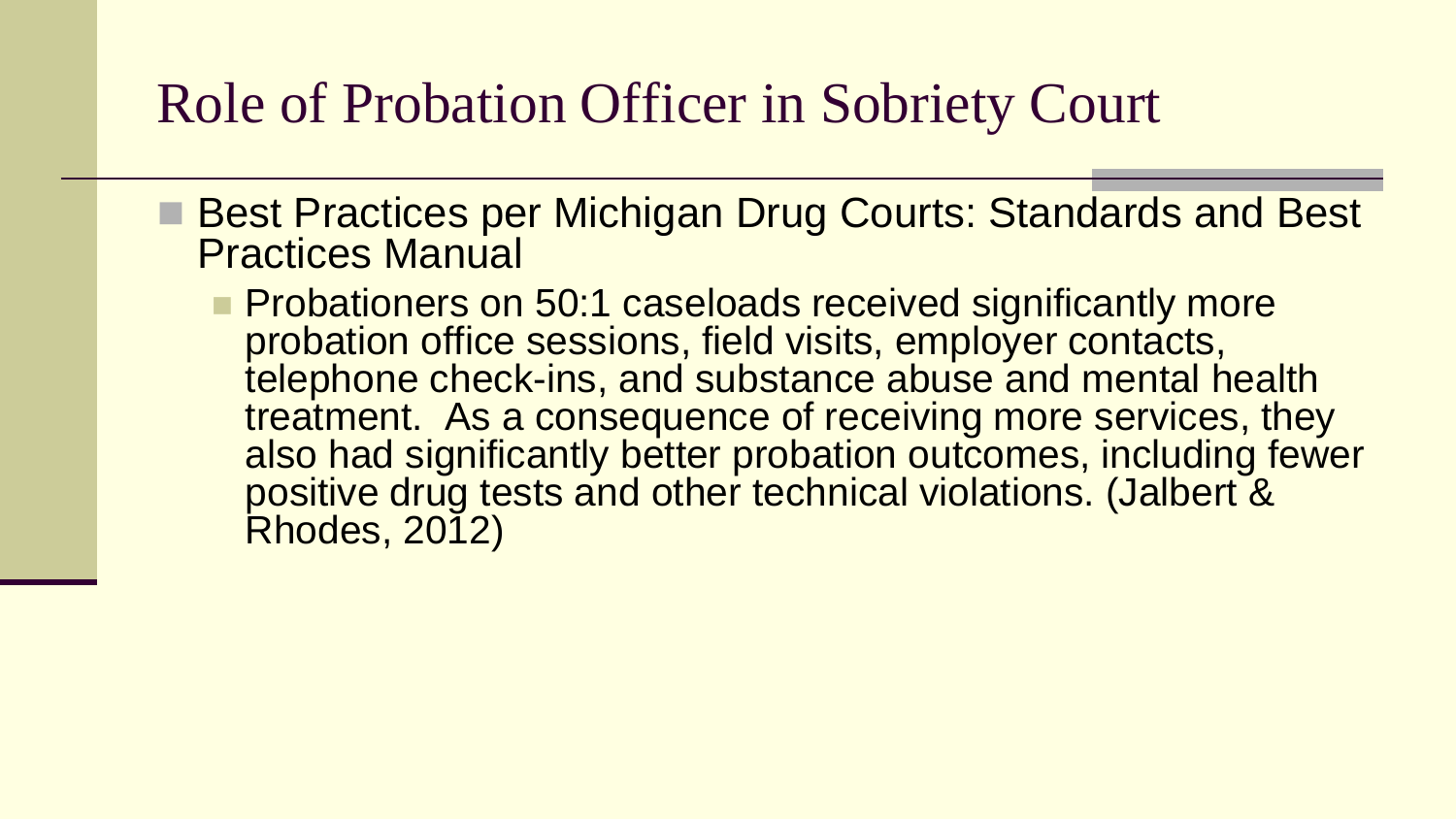#### Role of Probation Officer in Sobriety Court

- **Probation appointment frequency** 
	- Weekly to Bi-Weekly
		- Is participant fully compliant?
- Rapport building
	- Participants are not easily trusting of court staff
- Community Supervision
	- Who is doing home checks?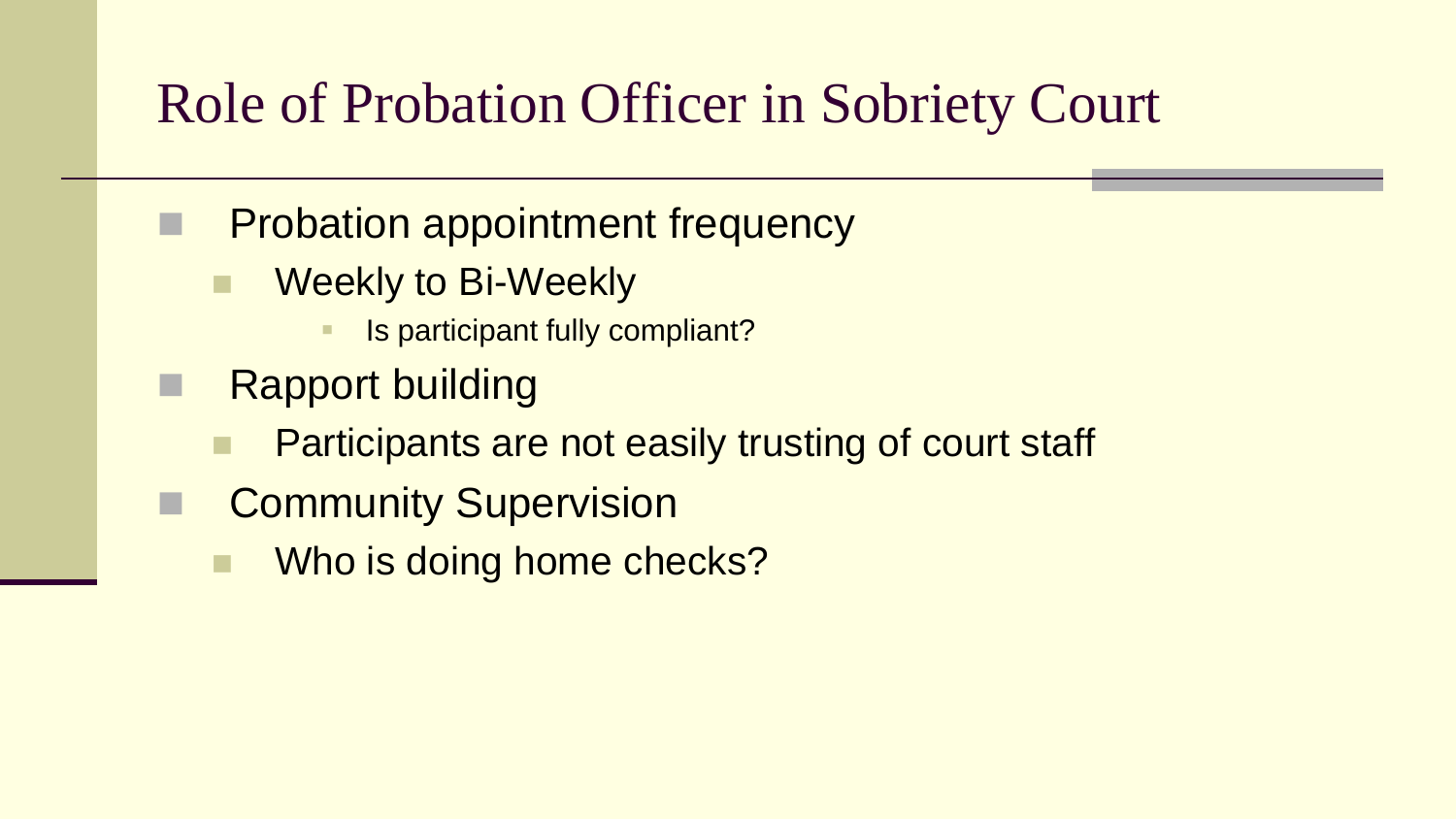## Target Populations

- What is the defendant's eligible drug court charge?
	- Will your program admit OWI offenders only or drug related offenses as well?
- **High Risk High Needs** 
	- Mixing low and high risk offenders can serve as deviancy training for lower risk individuals (Rice, Harris, & Cormier, 1992).
- Standardized substance abuse and risk assessments.
- **Team input when necessary.**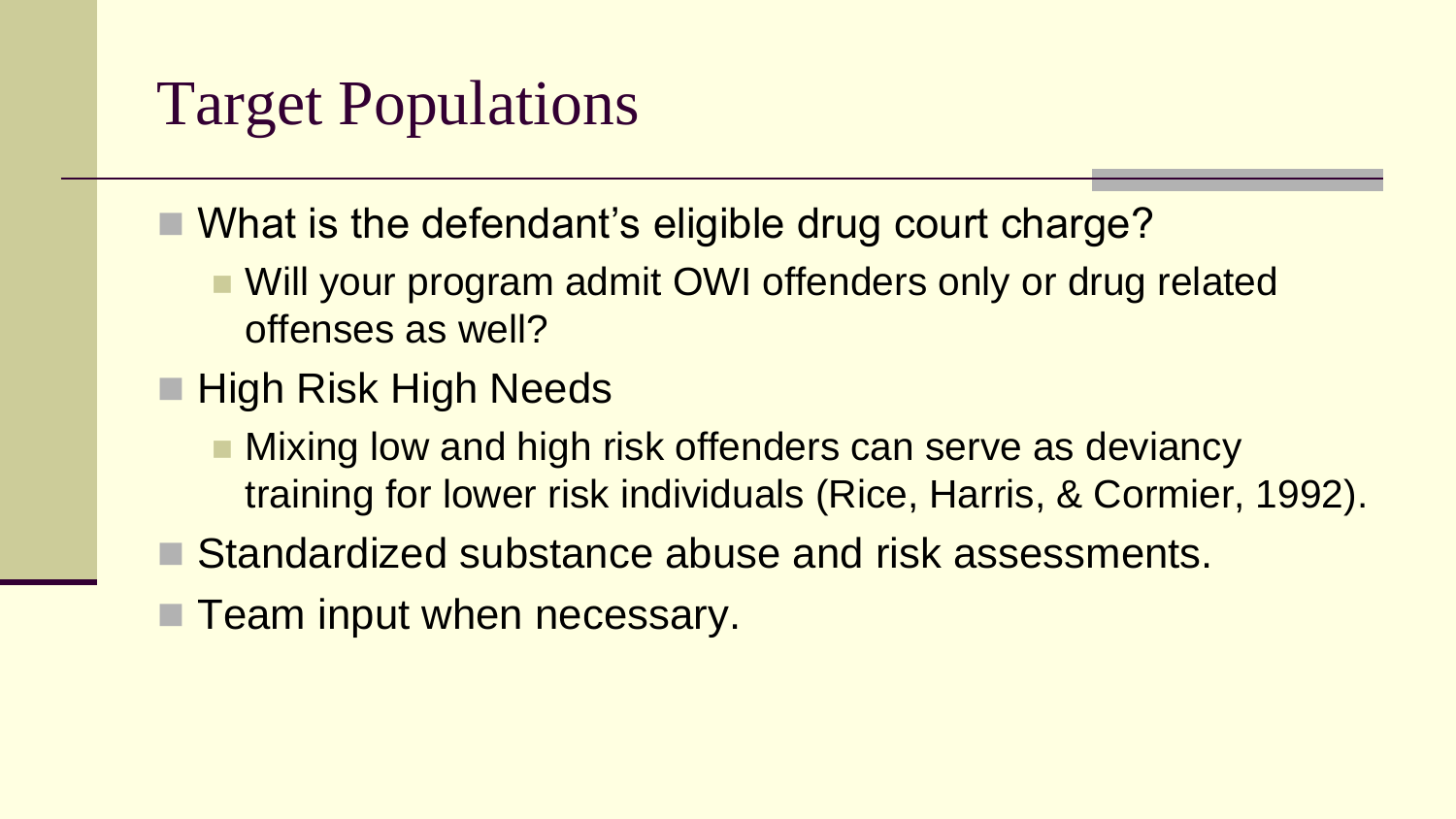# Role of a Therapist in D/C

#### **Services**

- Relapse prevention- triggers, cravings, environment cues, implementation of coping skills
- Assessing for Mental Health- diagnosis and referrals
- **Psycho education- ex. understand PAWS**
- Vocational services including case management
- Referrals- PCP, psychiatry, and community supports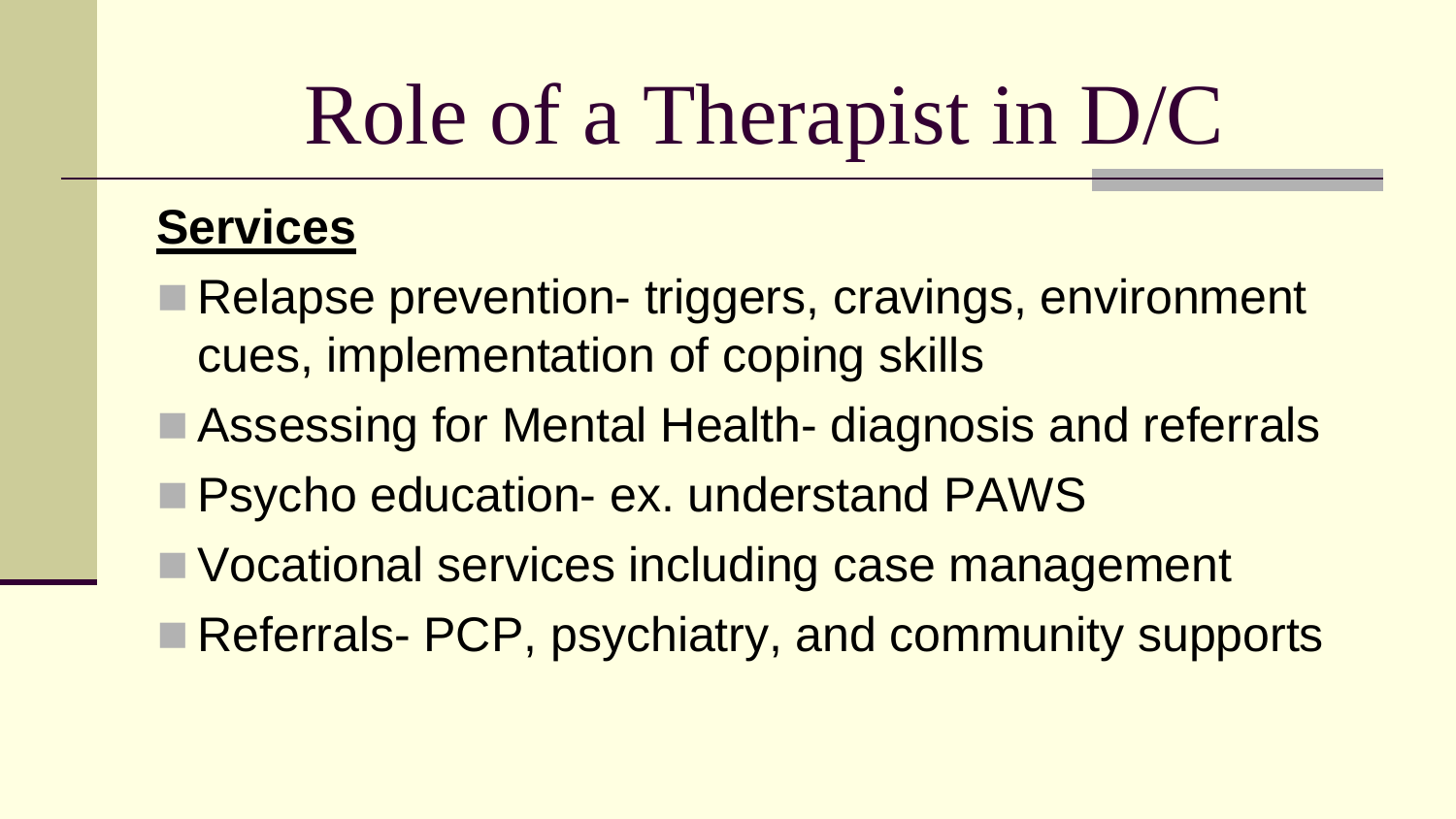#### Special considerations

- Trauma informed and trauma specific care
- Gender based classes- ex IOP
- Address Co-Occurring disorders
- **Evidence Based Treatment** 
	- **Examples of manualized CBT curricula that have been proven** to reduce criminal recidivism among offenders include Moral Reconation Therapy (MRT), Reasoning and Rehabilitation (R&R), Thinking for a Change (T4C), Relapse Prevention Therapy (RPT), and the Matrix Model. (National Association of Drug Court Professionals, 2013)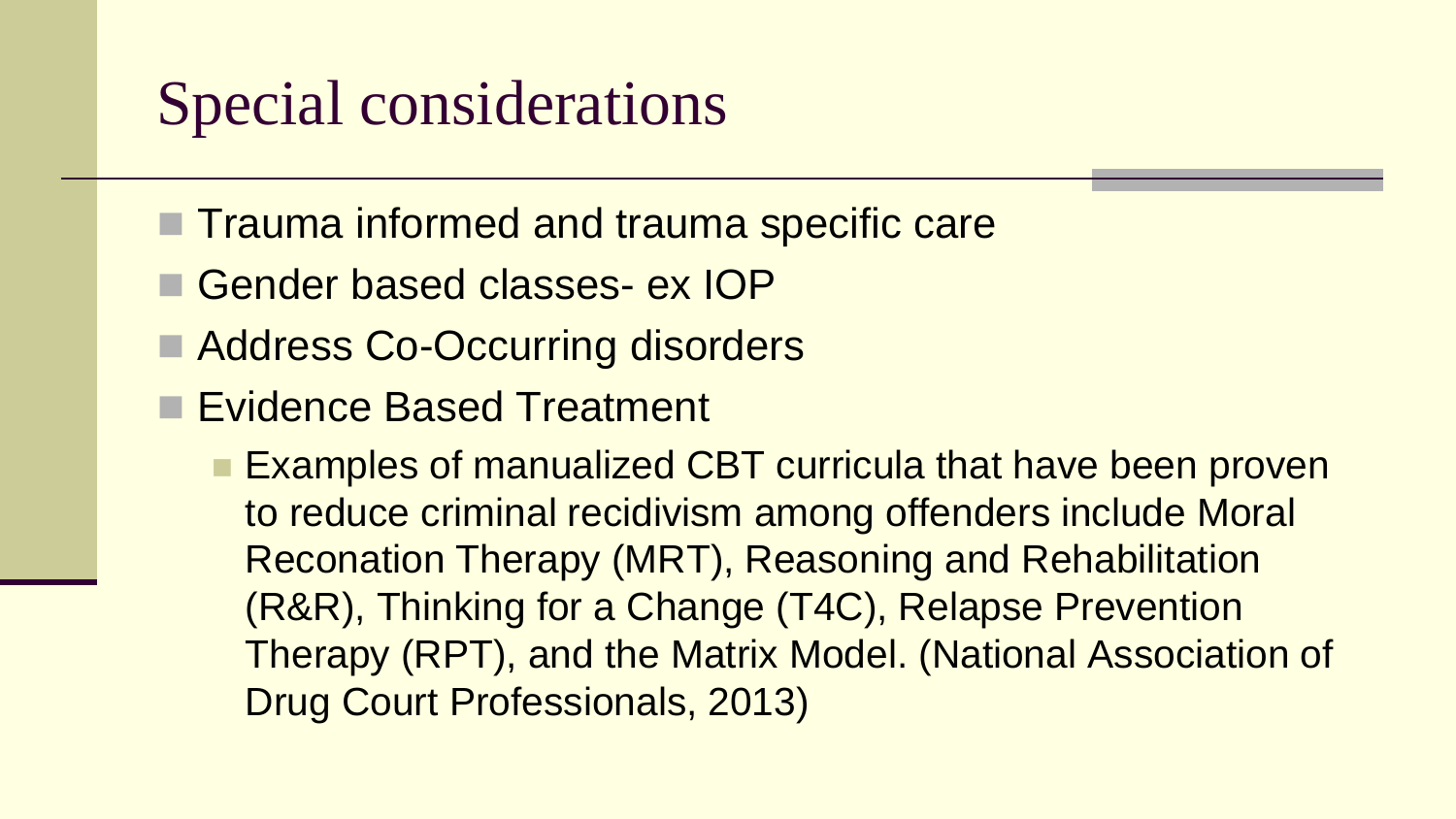#### Best Practices Manual

- Assuming drug courts are treating individuals who are addicted to drugs or alcohol, and are at a high risk for criminal recidivism or treatment failure, studies show that, on average, participants will require **6 to 10 hours of counseling per week in the first phase** and **200 hours over the course of treatment**. (National Association of Drug Court Professionals, 2013)
- The best outcomes are achieved when addicted offenders complete a course of treatment extending over approximately **9 to 12 months**. (Peters, 2011) (Cobbina & Huebner, 2007)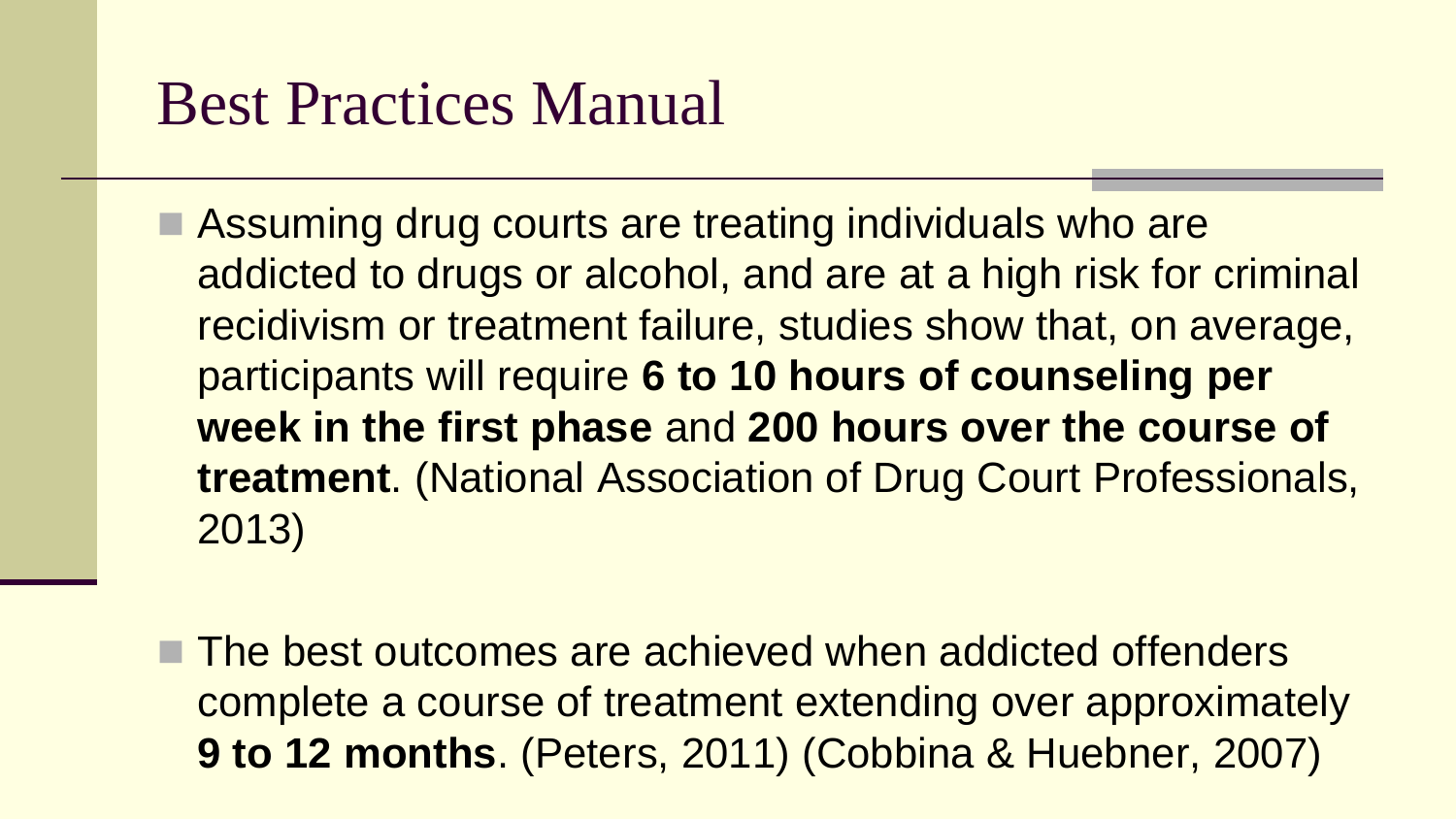## **Confidentiality**

- Mandated Reporter and safety considerations
- Treatment courts may receive or release information or records of participants only with the specific knowing, voluntary, and written consent of the participant, or under certain very limited exceptions. (42 CFR, Sections 2.22 and 2.31(a))
- • Consent must include (42 CFR, Sections 2.14-2.35):
	- The specific name or general designation of the program or person permitted to make the disclosure, The name of the participant permitting disclosure, The name or title of the individual(s), or the name of the organization, to which (re)disclosure is to be made.
	- The purpose of the (re)disclosure.
	- How much and what kind of information is to be disclosed.
	- The participant's signature and the signature of a person authorized to give consent for a minor.
	- The date on which consent is signed.
	- A statement that the consent is subject to revocation at any time except to the extent that the program or person which is to make the disclosure has already acted in reliance on it. Acting in reliance includes the provision of treatment services in reliance on a valid consent to disclose information to a third-party payer. (Note: this element, concerning the revocation of consent, should not be included in consent forms in criminal drug courts. It must be included in juvenile and family drug court waivers.)
	- Date, event, or condition upon which the consent will expire. The date, event, or condition must insure that the consent will last no longer than reasonably necessary to serve the purpose for which it is given.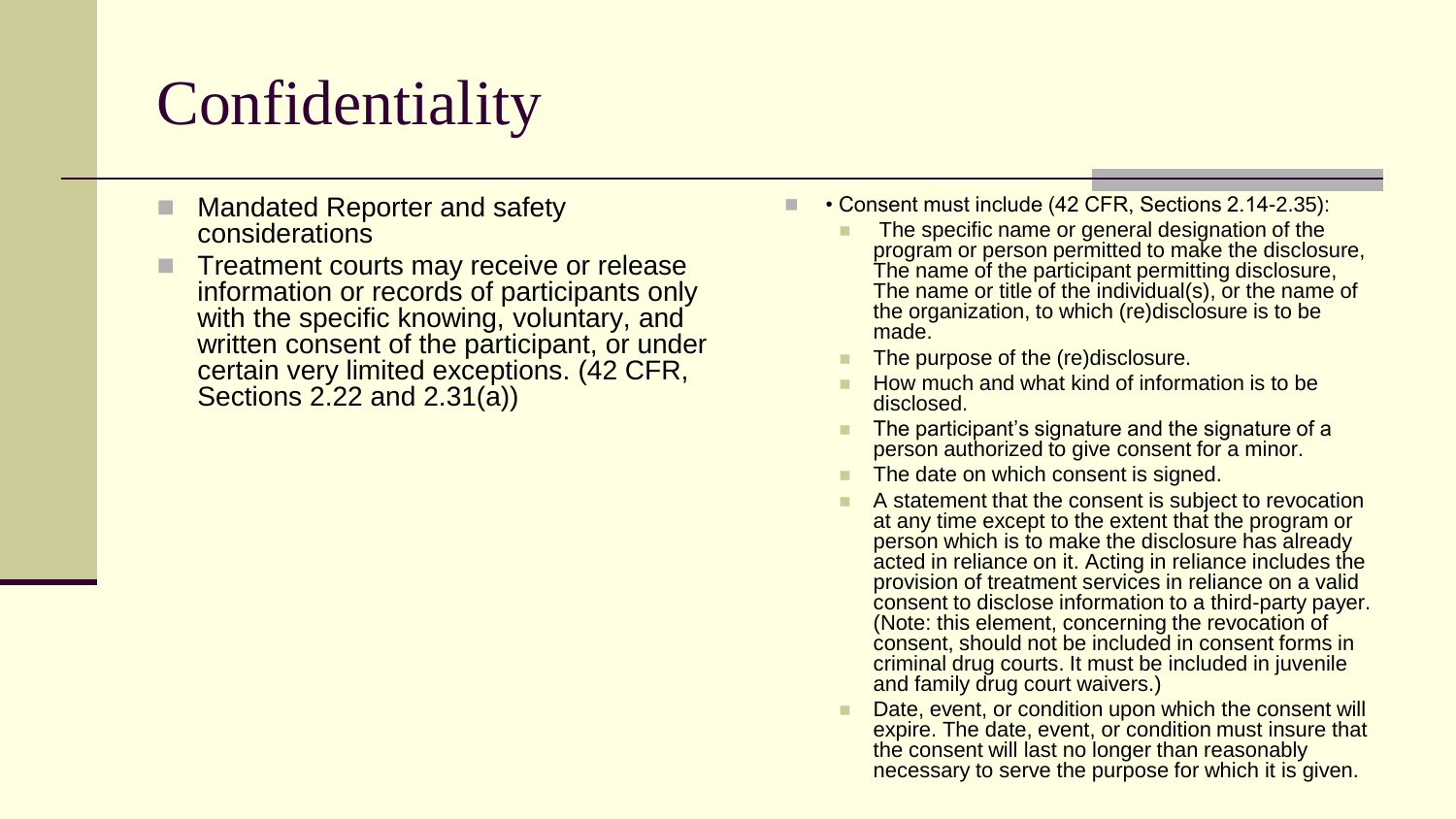#### Release of Information

- Prior to meeting with therapist client signs a release of information and discuses with PO the limits to confidentiality
	- Court staff will tell therapists anything they know, that they think might be useful for therapists to know in talking with you.
	- **Therapists must report any substance use you** tell them about, or that they notice because of the way you act, look, sound, or smell.
	- Therapists must make sure the Court knows whatever they find out about why you use, and what triggers you to use. They will encourage on you to tell the Court about this, but must report it separately if you don't.
	- **Therapists must report it if it appears you** intend to harm yourself or anyone else, you have committed a felony since starting RDWI Court, or you intend to commit a felony.
	- Therapists must make sure the Court knows about changes in your life it will take for you to live a clean and productive life. They will encourage you to tell the Court about these things first, and also will freely discuss these things with Court staff themselves.
- Details you share with a therapist about things that happened to you before you got into RDWI Court, and how you feel about them, will be kept confidential.
- Your therapist is expected to recommend how Court staff can be most helpful to you in living a clean and productive life. They will let you know what they are going to say before they make those recommendations.
- Therapists must make sure the Court knows about changes in your life it will take for you to live a clean and productive life. They will encourage you to tell the Court about these things first, and also will freely discuss these things with Court staff themsélves.
- Details you share with a therapist about things that happened to you before you got into RDWI Court, and how you feel about them, will be kept confidential.
- Your therapist is expected to recommend how Court staff can be most helpful to you in living a clean and productive life. They will let you know what they are going to say before they make those recommendations.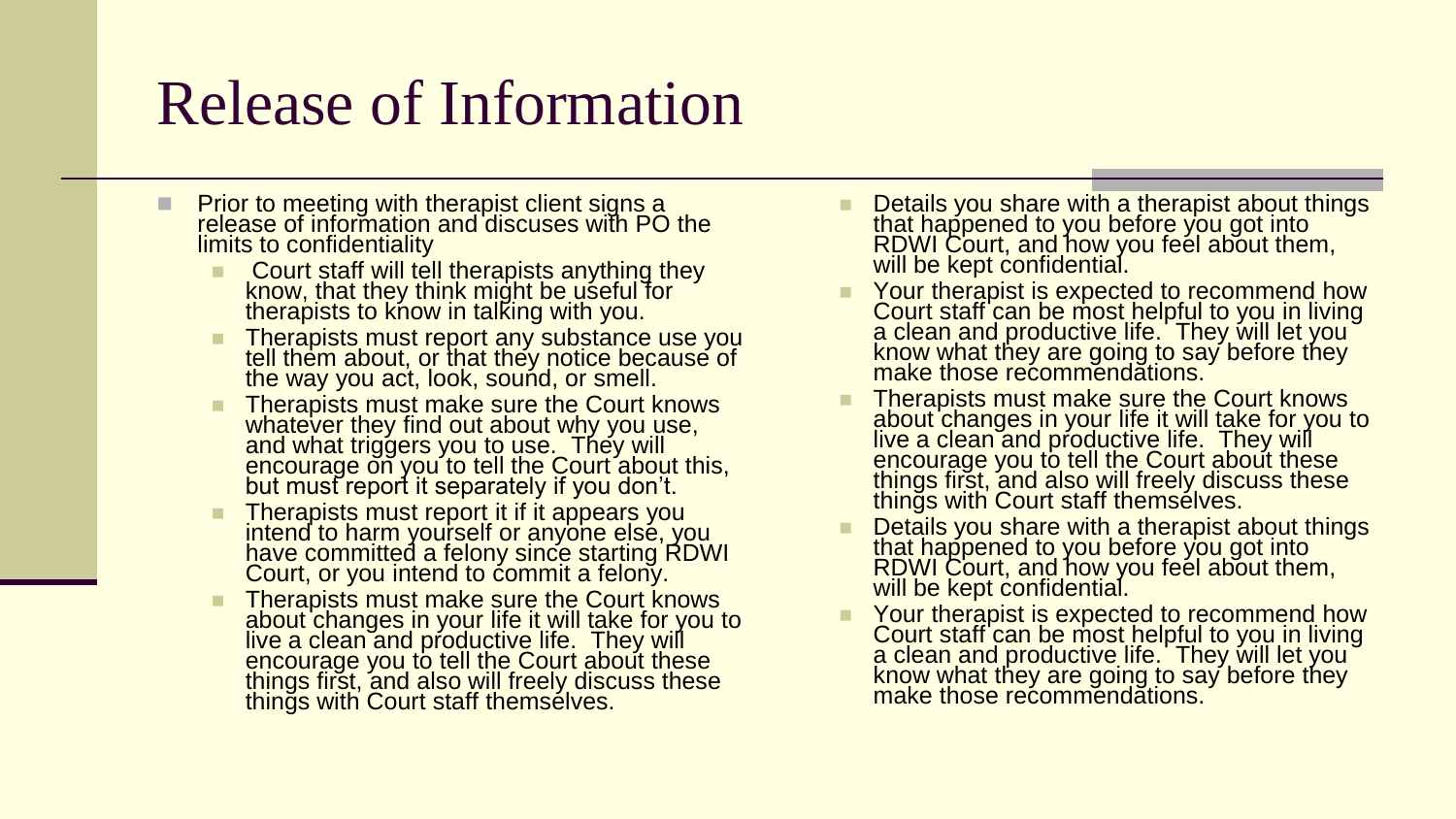#### Team Meetings and Documentation

- **Limits to confidentiality discussed at the beginning of therapy**
- Biweekly treatment team meetings
- Documentation on secure, password protected network
- Less is more- respect therapeutic relationship

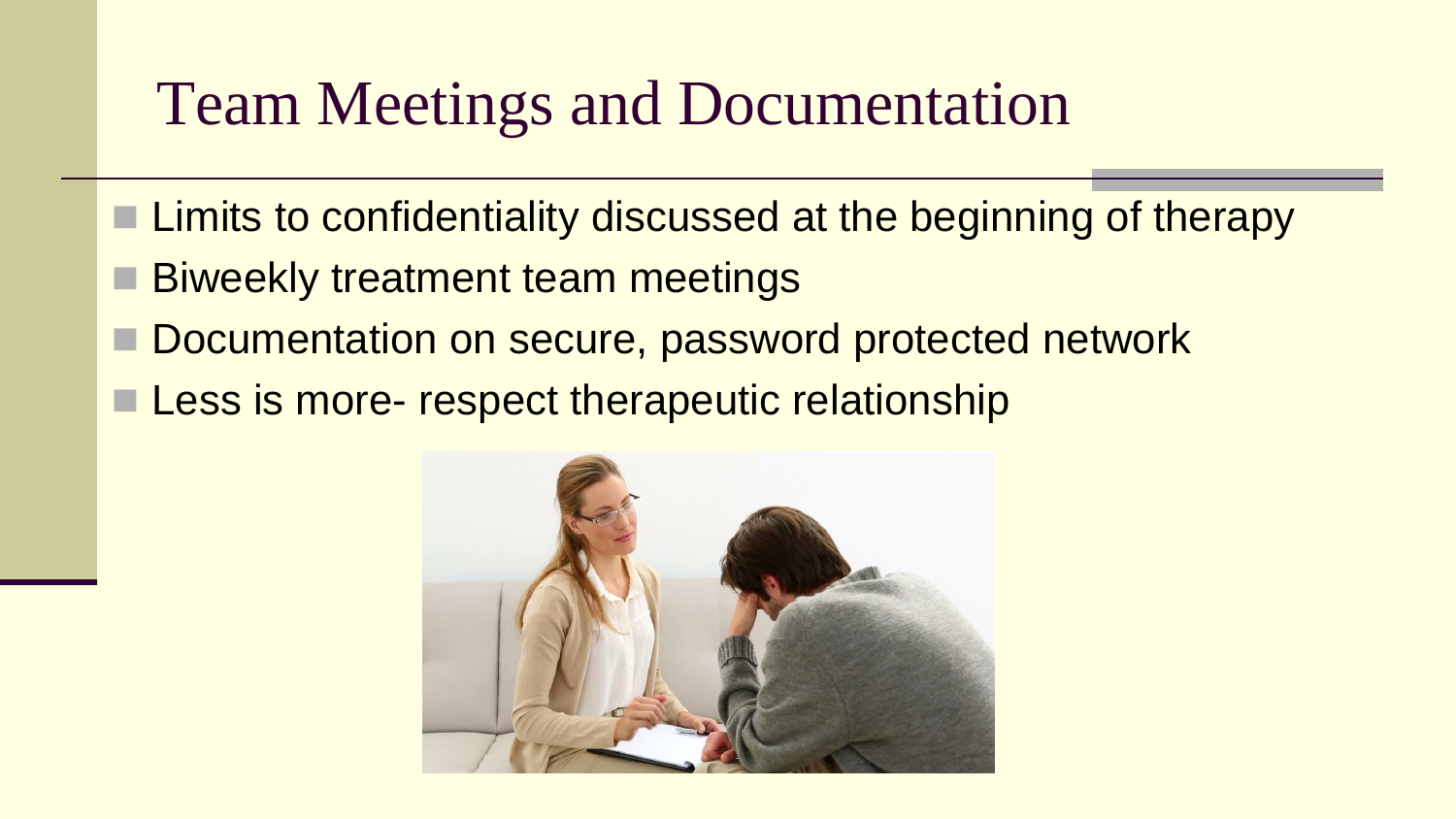#### The Role of The Judge in Sobriety Court

#### ■ Staffing Meetings

- The Judge attends staffing meetings
	- **Drug courts were able to significantly reduce recidivism and improve** cost-savings when the judge, attorneys, treatment, probation, and coordinator all attended status review hearings .(Carey, Mackin, and Finigan, 2012)
- The Judge actually listens to the opinions of the team members, including dissents.
- The Judge must make the final decision, based on the evidence, and the team members input.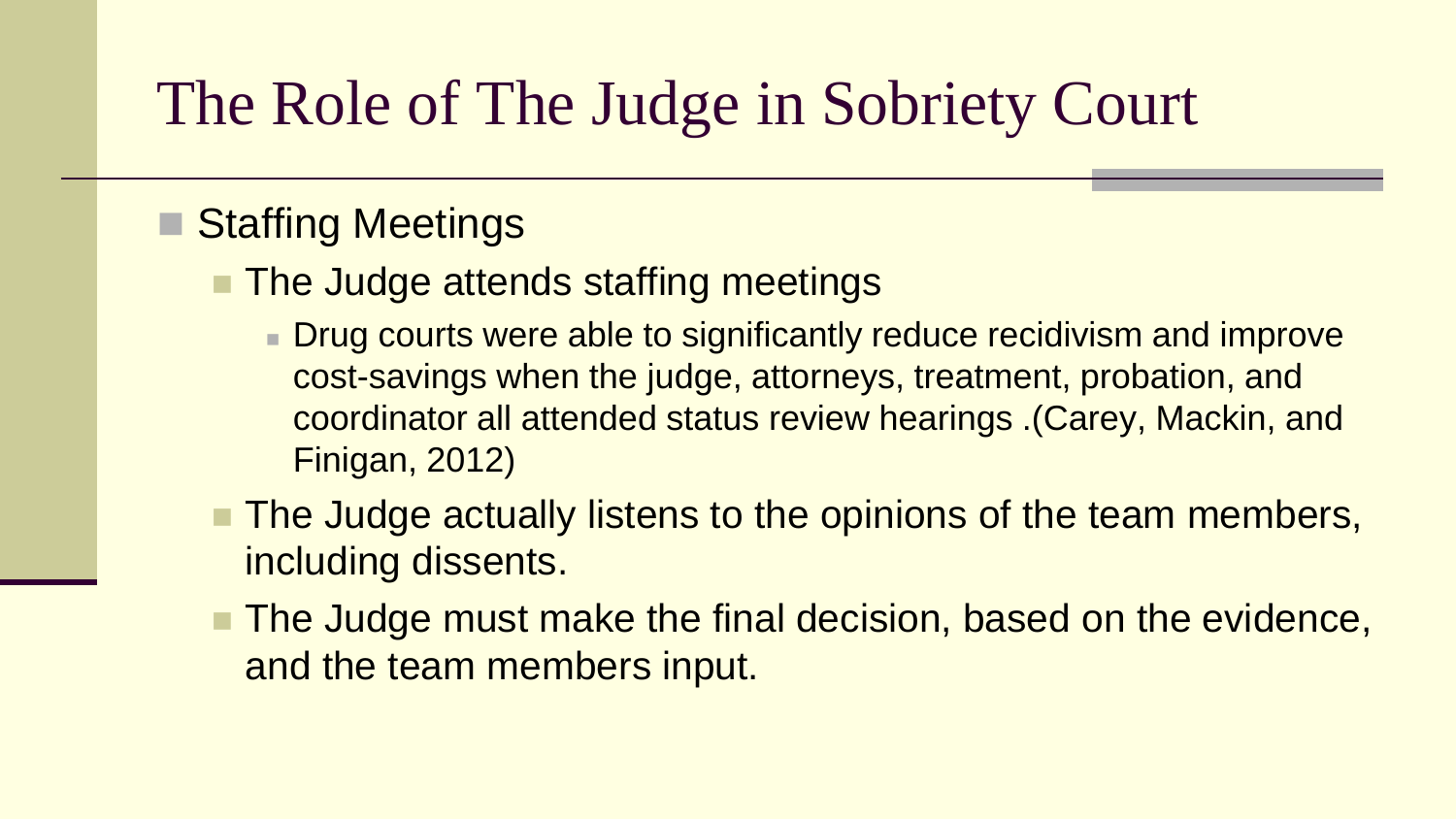#### The Role of The Judge in Sobriety Court

#### ■ Status Hearings

**Participants appear before the judge for status hearingsd no** less frequently than every two weeks during the first phase of the program. The frequency of status review hearings may be reduced gradually after participants have initiated abstinence from alcohol and illicit drugs and are regurlarly engaged in treatment.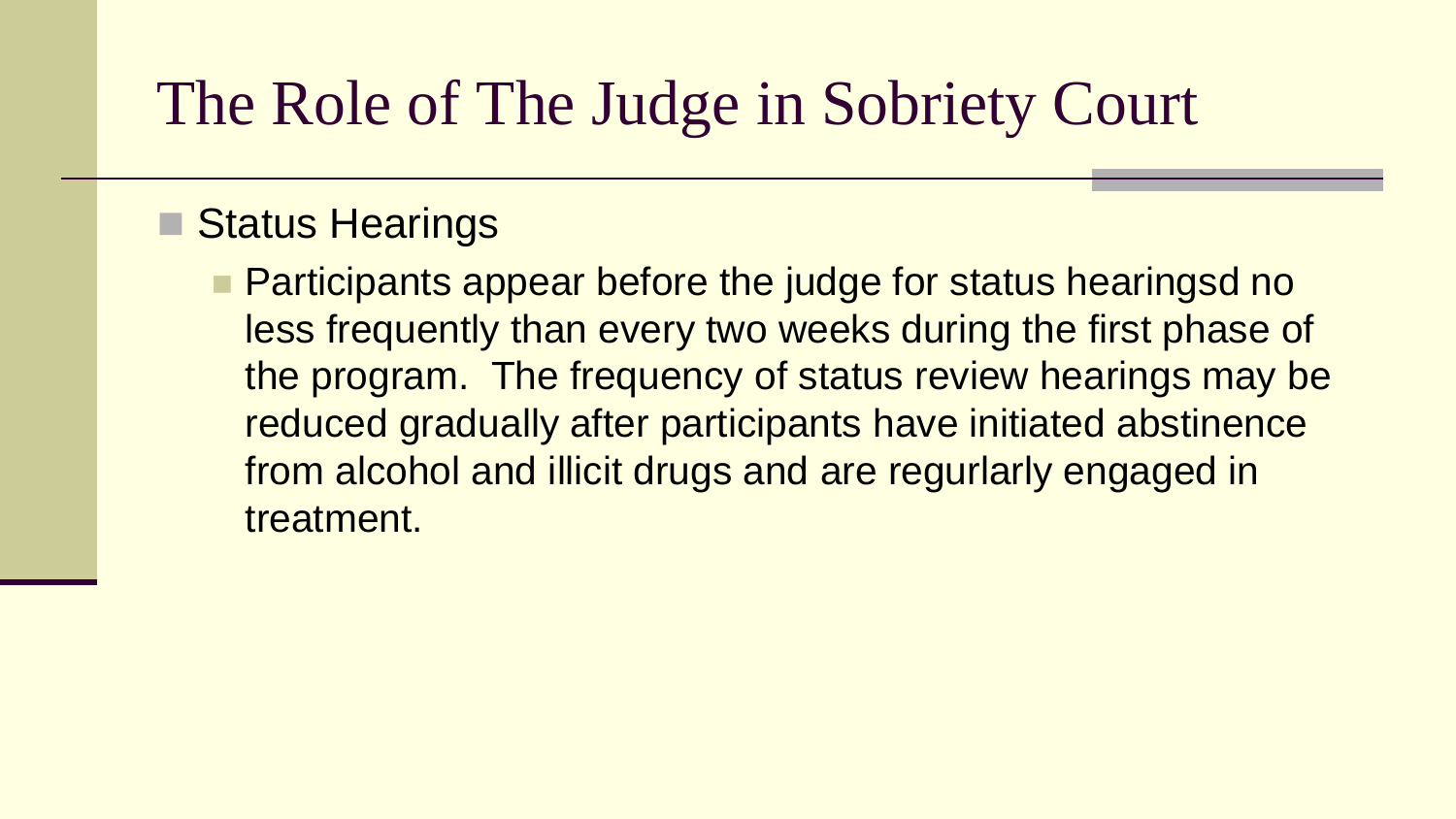#### The Role of The Judge in Sobriety Court Status **Hearings**

- The Judge spends time with each participant- The 3 Minute Rule
	- Recidivism was reduced, by as much as 153 percent, in drug courts where judges spent at least three minutes interacting with each participant. (See studies cited in SCAO Best Practices for Adult Drug Court 2017)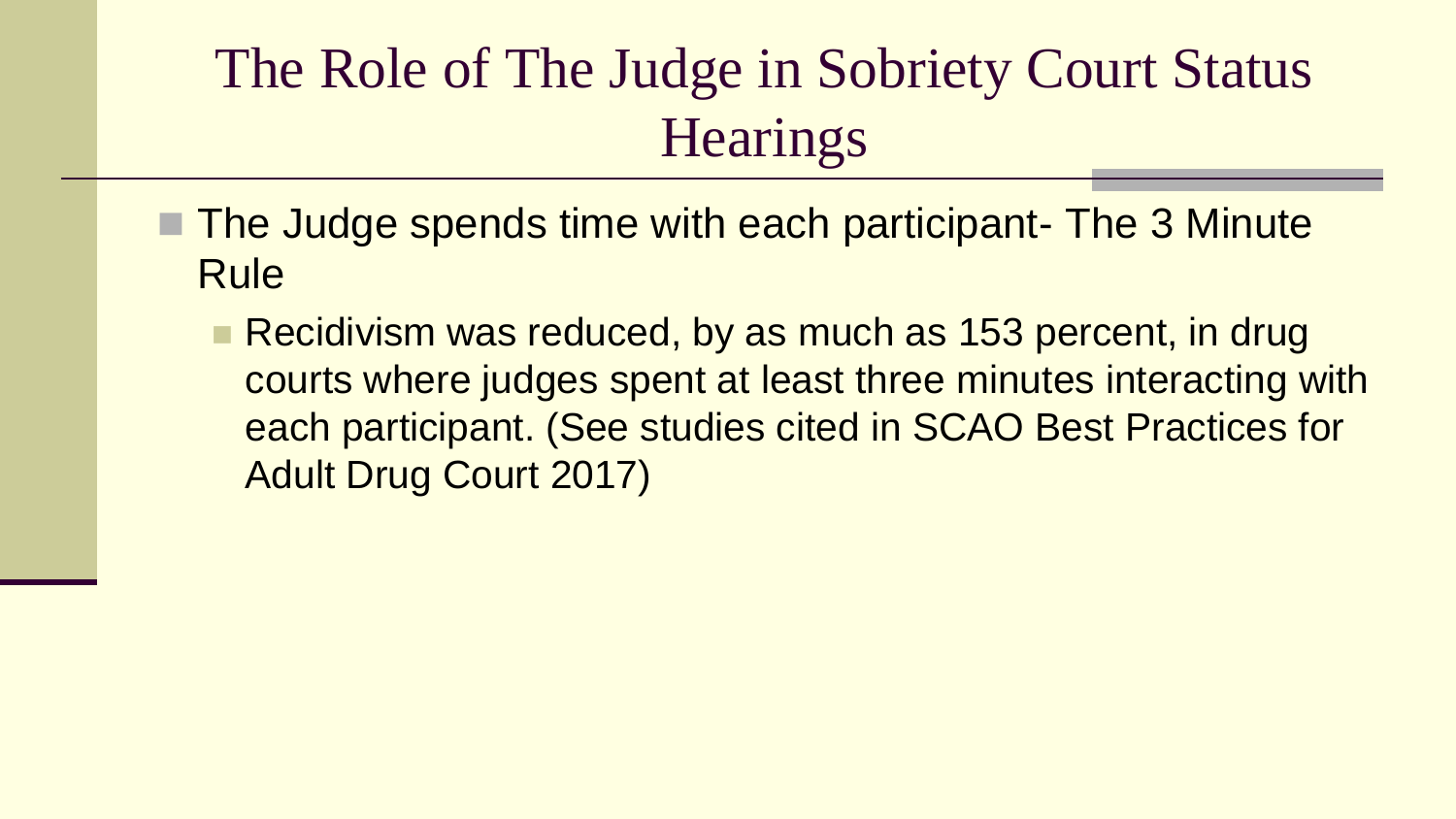## Ongoing Judicial Interaction

- **"I got to be honest- a man wearing a black dress controlling two years of my life bothered the bejesus outa me…but our meetings [review hearings] were lighthearted. And I appreciate what you had to say- the jokes, the realism and the attaboy…You told me what you honestly thought."**
	- Letter from Brian P., Sobriety Court graduate, To Judge Michael S. Haley(Retired) 86<sup>th</sup> District Court, Traverse City, Michigan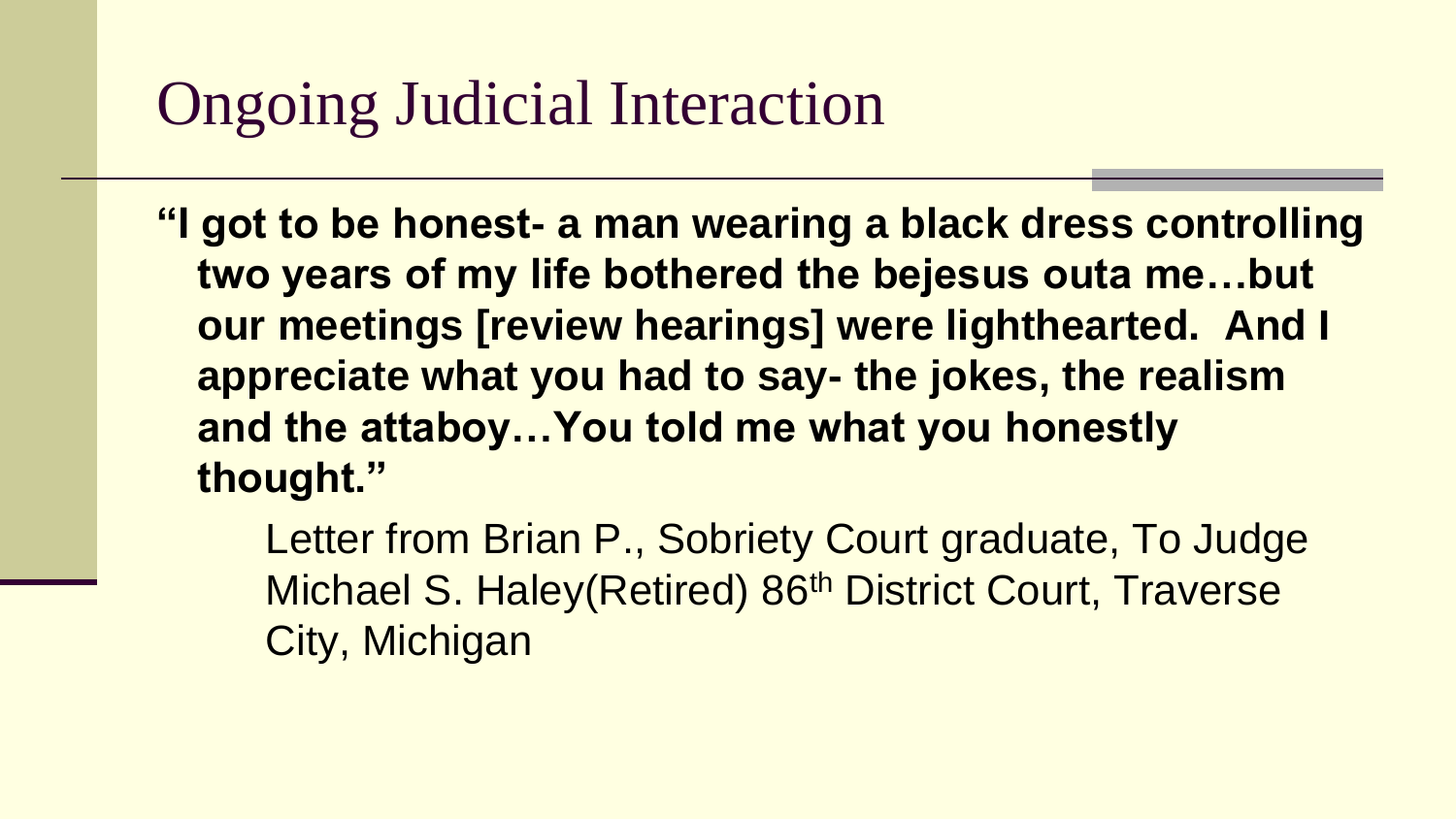#### Due Proccess

- 1. At the arraignment on the alleged probation violation, the court must
	- Ensure that the probationer receives written notice of the alleged violation,
	- 2. Advise the probationer that
		- 1. The probationer has a right to contest the charge at a hearing, and
		- 2. The probationer is entitled to a lawyer's assistance at the hearing and at all subsequent court proceedings, and that the court will appoint a lawyer at public expense if the probationer wants one and is financially unable to retain one,
- If requested and appropriate, appoint a lawyer,
- Determine what form of release, if any, is appropriate, and
- Set a reasonably prompt hearing date or postpone the hearing.
- At the hearing, evidence against the probationer must be disclosed to the probationer. The probationer has the right to be preent at the hearing, to present evidence, and to examine and cross-examine witnesses. The court may consider only evidence that is relevant to the violation alleged, but it need not apply the rules of evidence except those pertaining to privileges. The state has the burden of proving a violation by a preponderance of the evidence.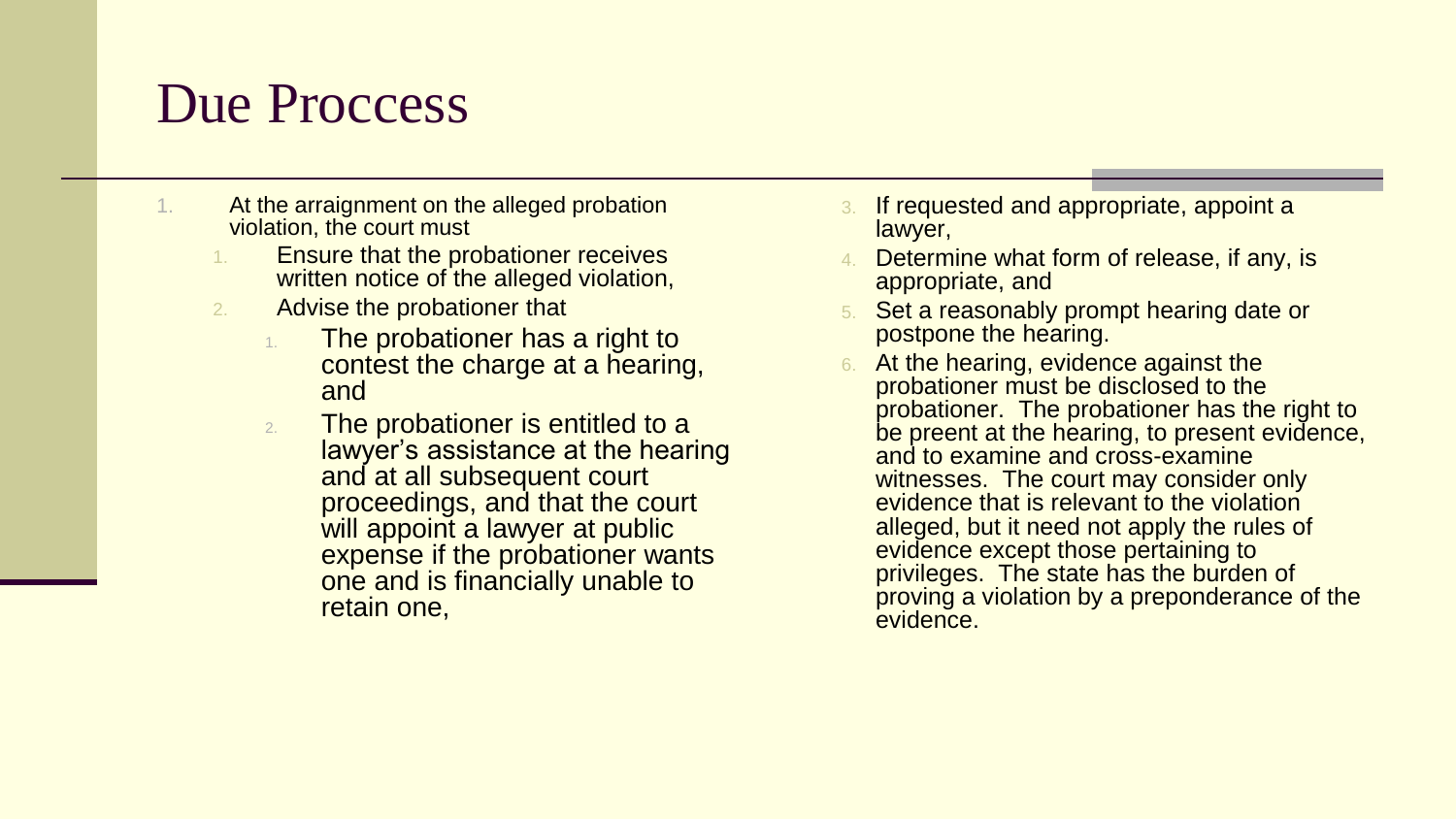Due Process: SCAO and MATCP Best Practices Manual, March 2017, pp. 28 & 29

■ Due process requires that, like a probation violation hearing, rudimentary due process rights are provided.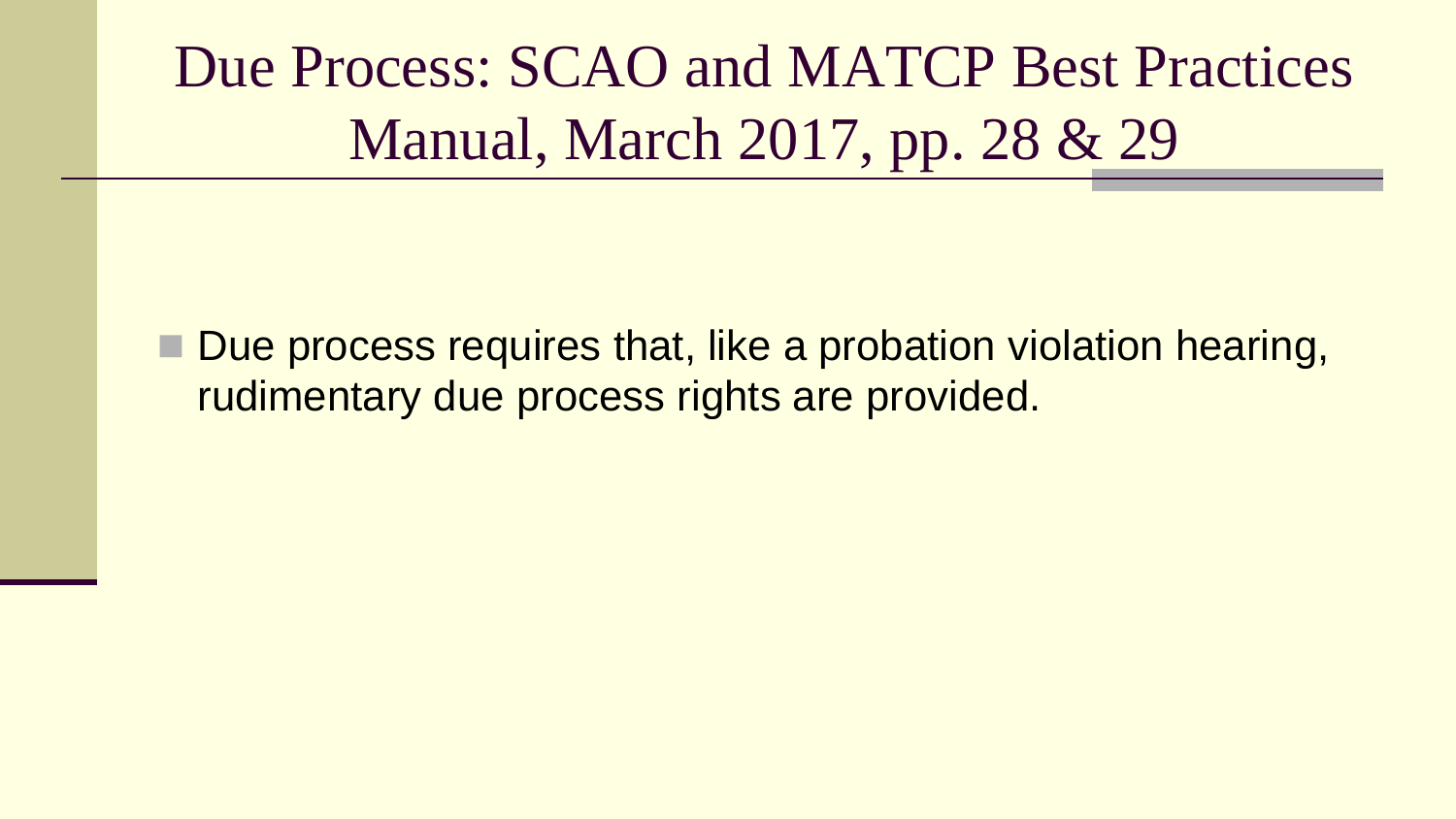#### Due Process

- **Net Written copy of charges.**
- Appointment of interpreters.
- A hearing equivalent to an arraignment to advise of the allegations.
- An opportunity to admit or deny the allegations.

 Admission (plea) meets the due process requirements for termination from the program as long as the respondent was advised of termination from the program as a consequence.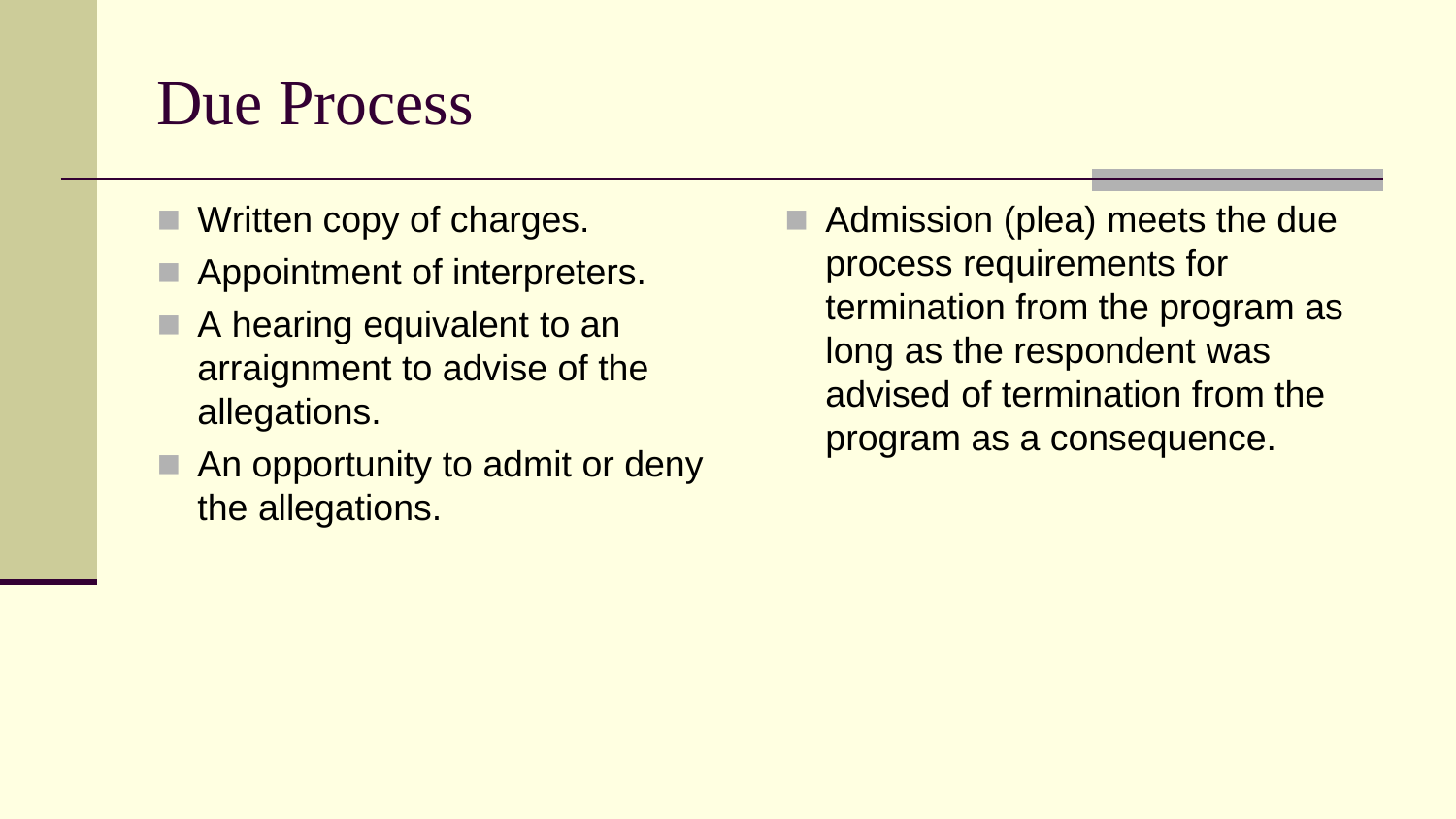#### Due Process

- $\blacksquare$  In the absence of an admission, a hearing with the following procedural rights:
	- **The moving party has the** burden to prove by a preponderance of evidence that one or more allegations in the charging document are true.
- A record of the hearing should be made.
- **Like a probation revocation, the** respondent shall be afforded the opportunity to have an attorney.
- **The respondent shall have a** right to be heard, present evidence, and cross examine.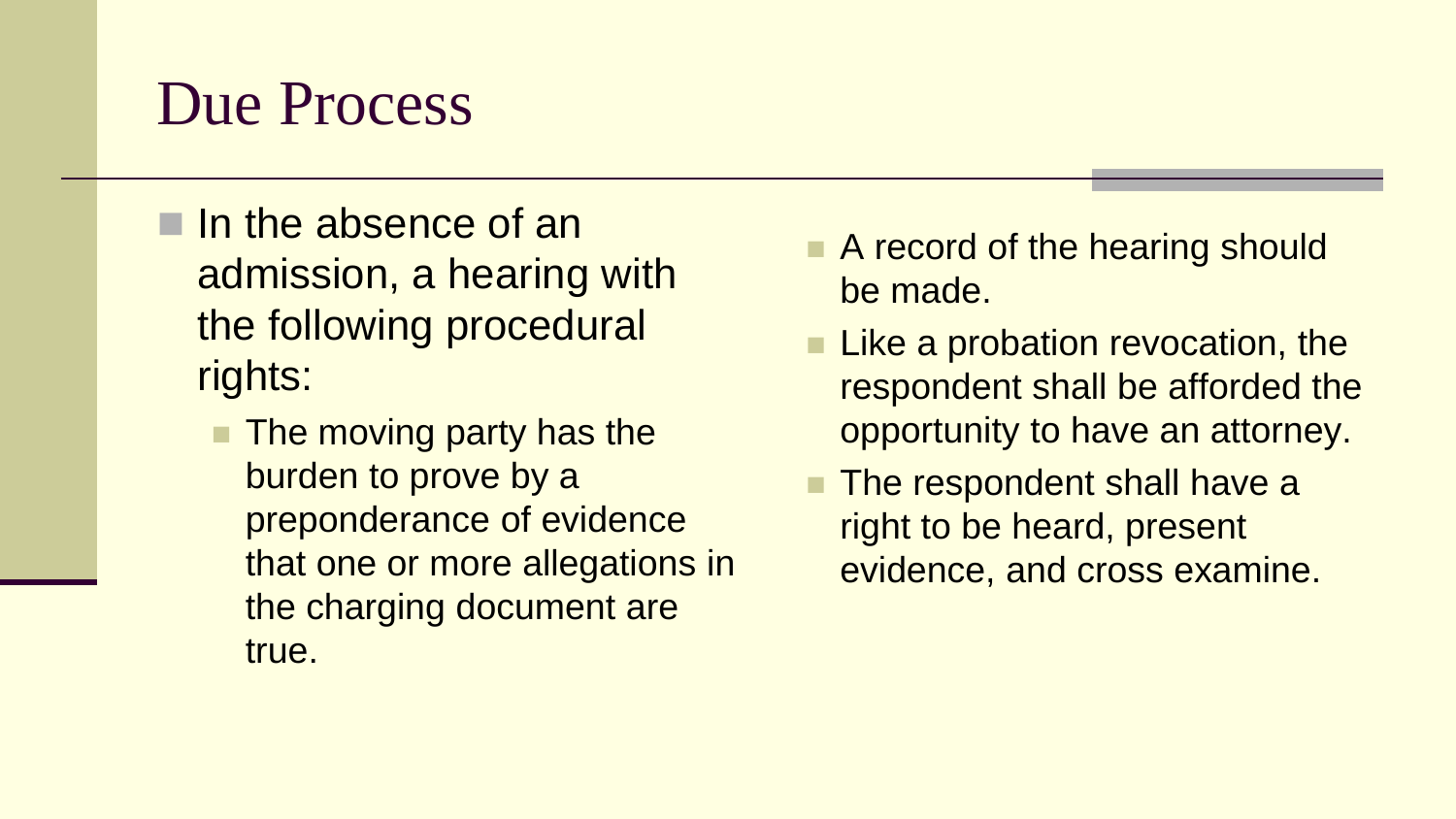#### Role of Prosecuting Attorney in Sobriety Court

- **Prosecutor as entry point into program**
- Confidentiality of records/ public court file
- **Prosecutor's interaction w/ victim of Defendant who is entering** Sobriety Court Program
- Role of Prosecutor in Team Meetings
- Use of a non-adversarial approach by prosecution and defense that promotes public safety while protecting participant's due process rights. MCL 600.1060 (c)(i)
- Sanctions for violation of probation
	- What should the prosecutor recommend?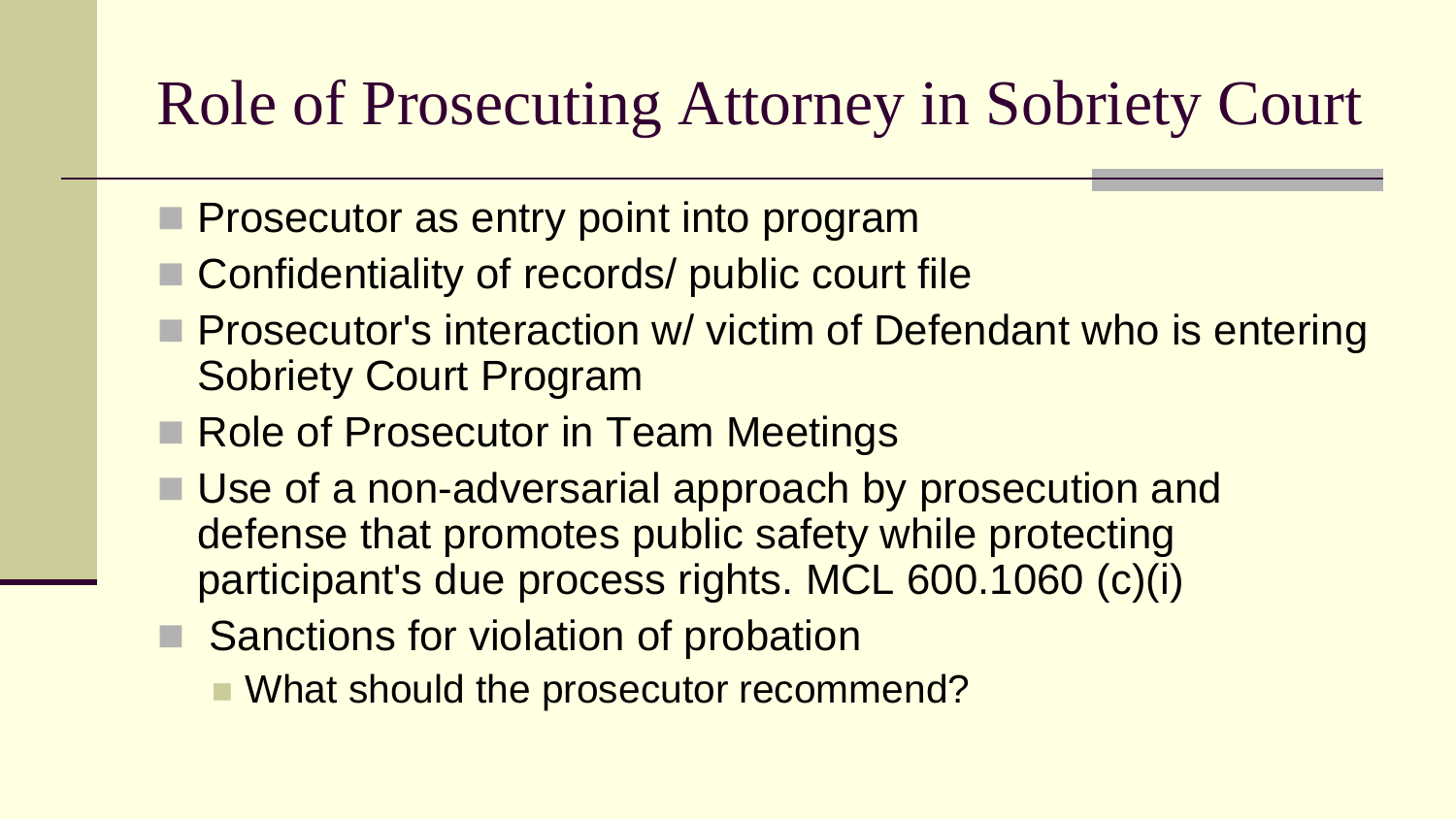#### Role of Defense Counsel In Sobriety Court

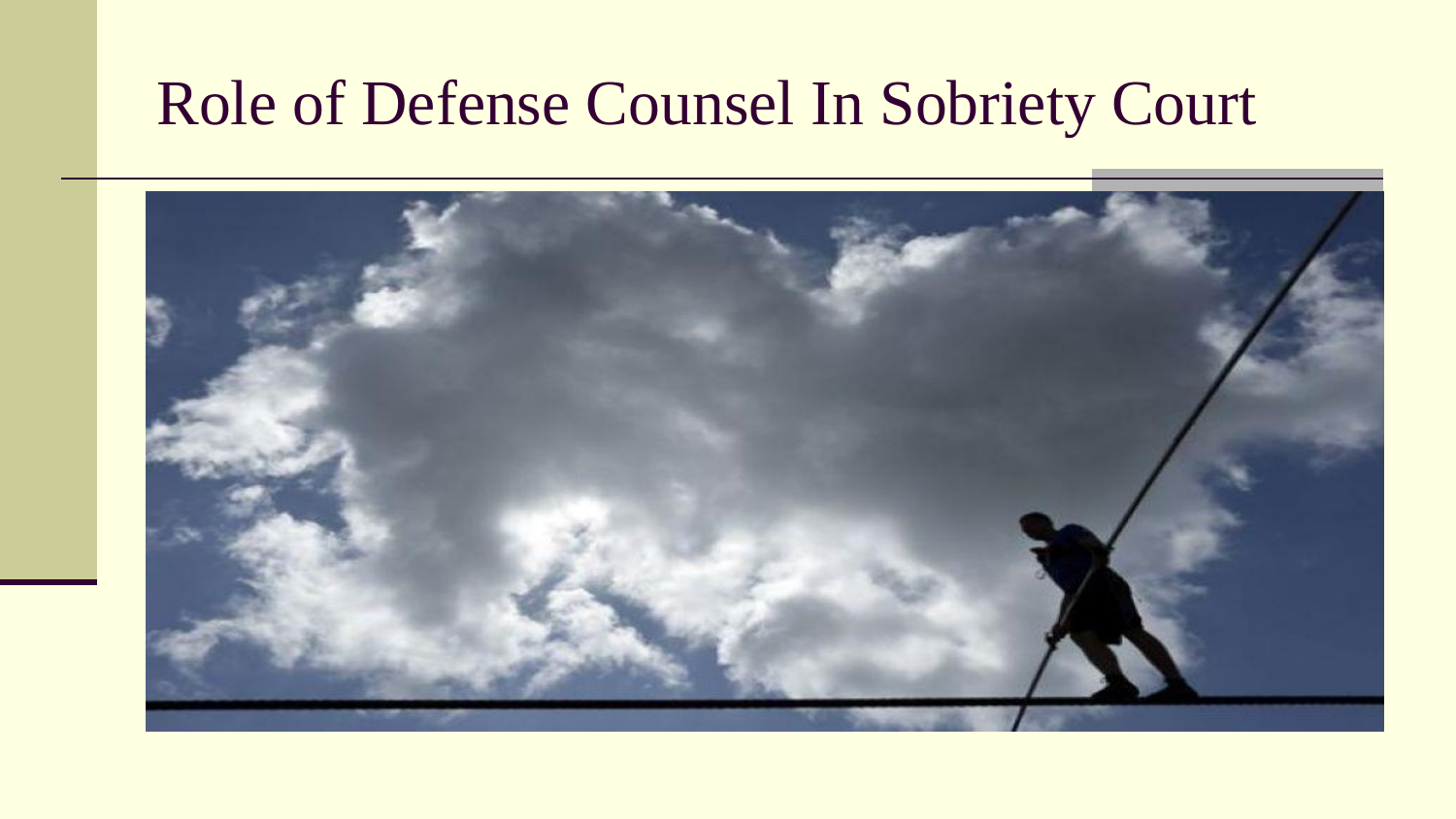## Role of Defense Counsel in Sobriety Court

- Defense Attorney as entry point into program; continued interaction with Defendant through sentencing
- Confidentiality of records/ public court file
- Defense Attorney's interaction w/ victim of Defendant who is entering Sobriety Court Program
- Role of Defense Attorney in Team Meetings
- Use of a non-adversarial approach by prosecution and defense that promotes public safety while protecting participant's due due process rights. MCL 600.1060 (c)(i)
- Sanctions for violation of probation
	- Defense Attorney's role in VOP proceedings
	- What/When should the Defense Attorney recommend/make recommendations?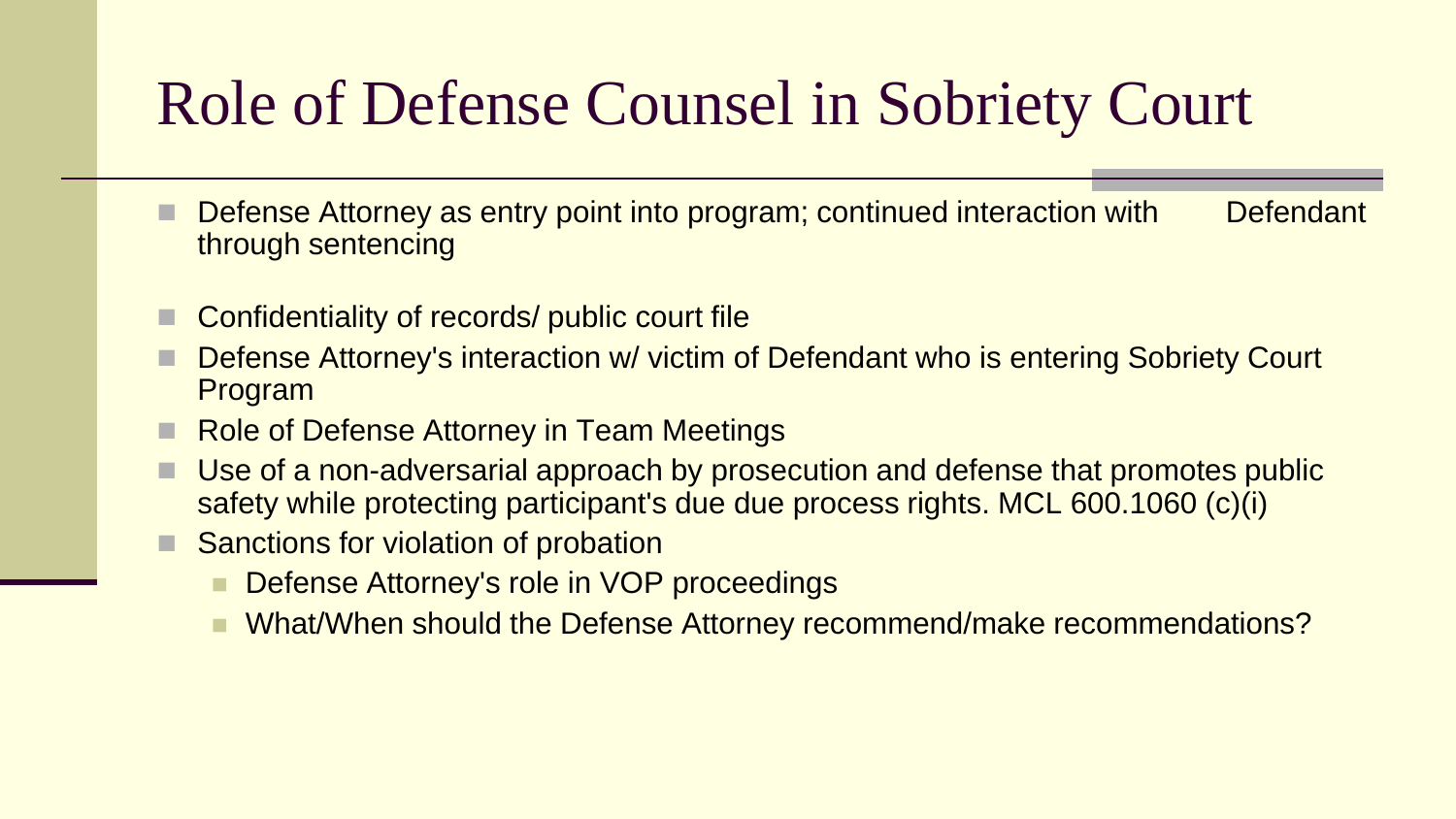# **Tell the community and your funding unit about your successes!**

**D23 Adult District Drug Court** Any New Conviction Within Two and Four Years of Admission 80% D23 Drug Court Graduates D23 Drug Court Comparison Members 70% rent Convicted 60% 50% 40% 23.9% 30% **Per** 16.5% 20% 8.5% 10% 2.4% 0% 4 Years 2 Years

**Statewide Adult District Drug Courts** Any New Conviction Within Two and Four Years of Admission 80% **Statewide Drug Court Graduates** Statewide Drug Court Comparison Members 70% cent Convicted 60% 50% 40% 30% 18.4% 20% 11.8% 10.4% 10% 3.9% 0% 2 Years 4 Years

Recidivism reduction

- Jail cost savings
- Collection rates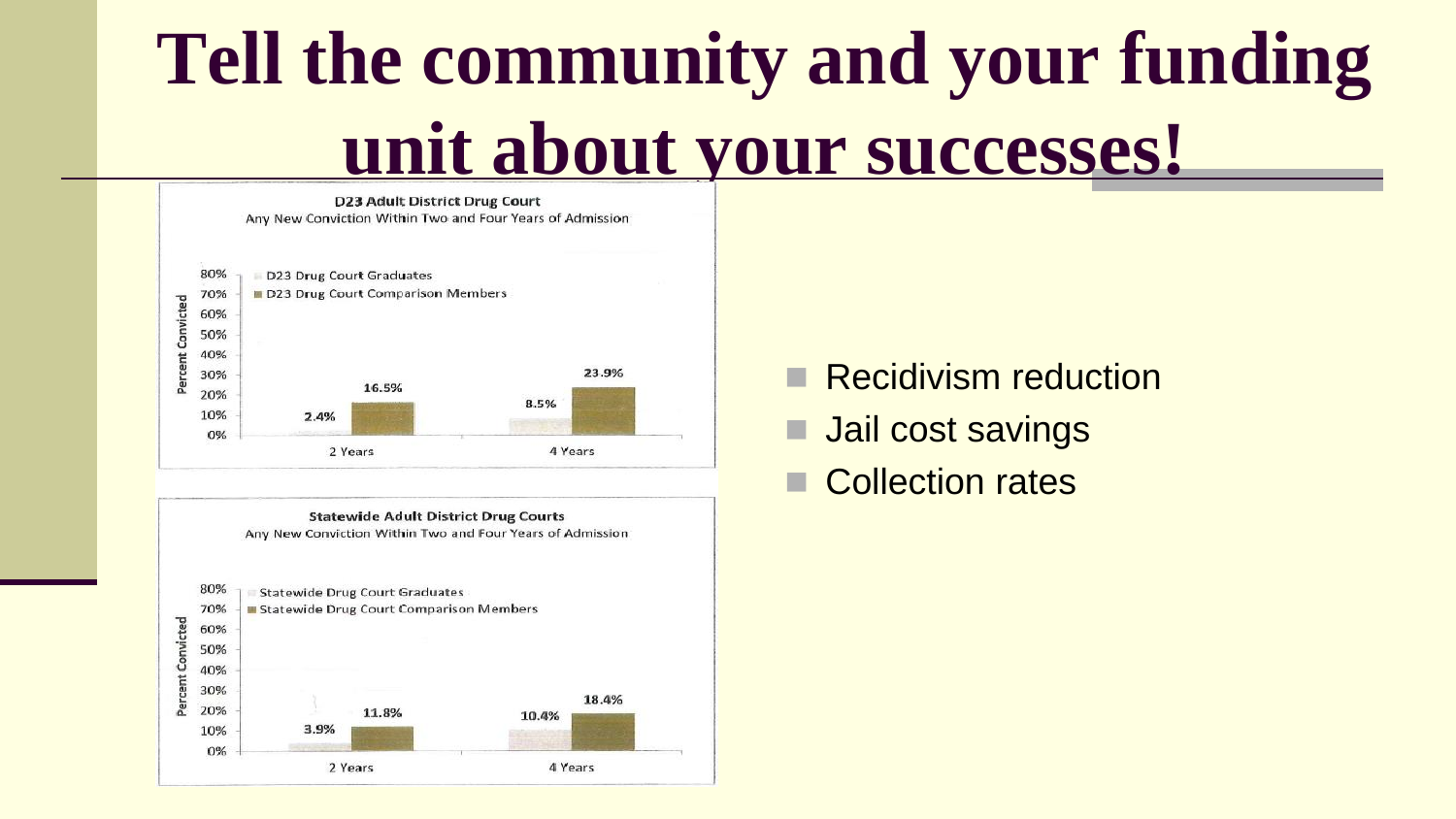Addressing Barriers in Opiate Addicted Population at 23rd District Sobriety Court

- Inpatient/Residential/Detox
	- GPS Tether
- Continuity of Care
	- **Participants taken to treatment by drug court staff**
	- Monthly face to face contact required of probation staff
	- Daily contact post treatment
- Med Checks
	- **NAT or Psych meds while in treatment**
- Community Supervision
- **Patience dealing with non using violations**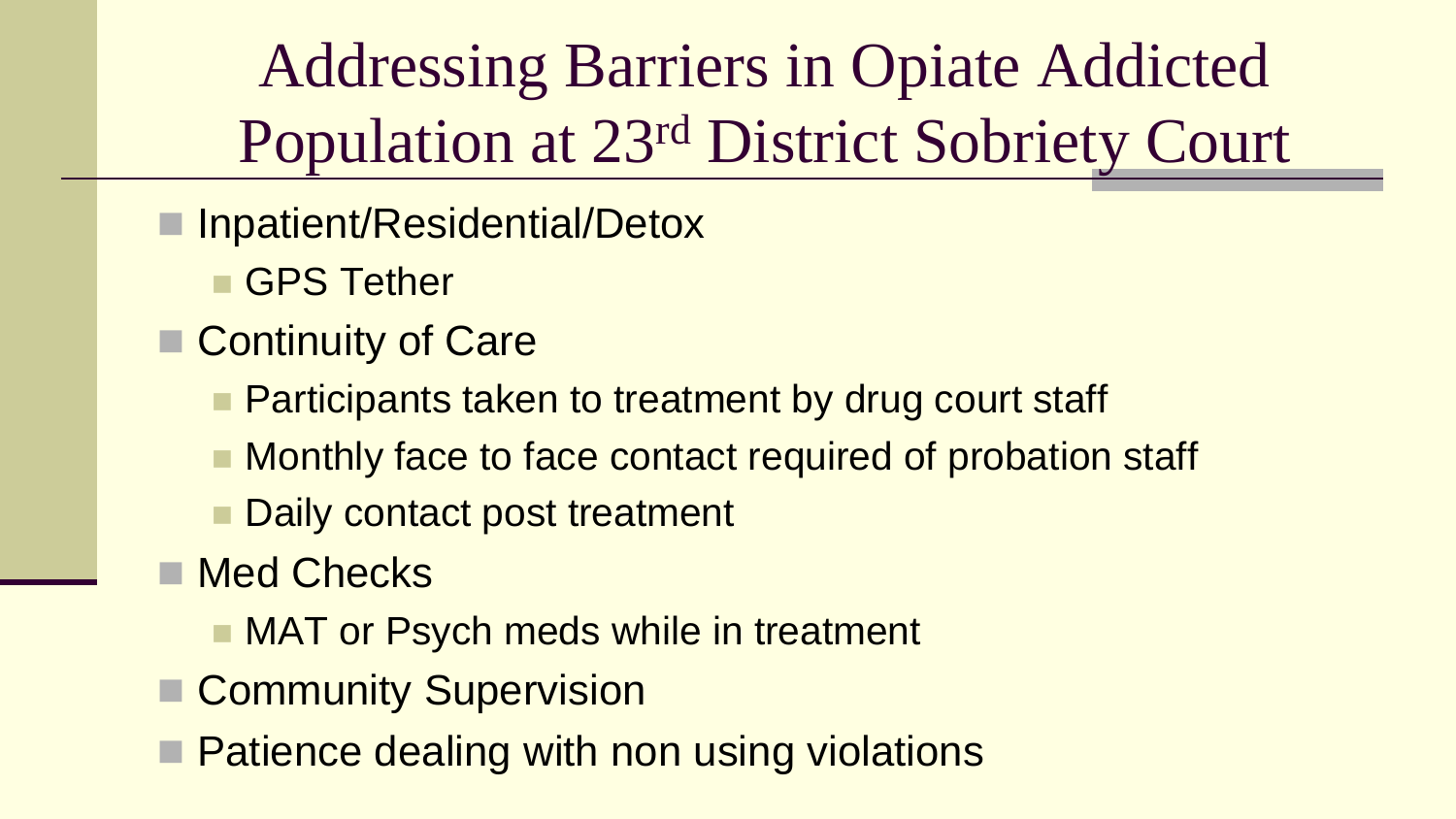#### Visit Other Sobriety Courts

- If you are new, visit an established sobriety, veteran's, or mental health court, and observe a staffing meeting or status hearing.
- $\blacksquare$  If you are established, visit other courts to gain perspective back and refresh your mindsets to get back to basics from time to time.